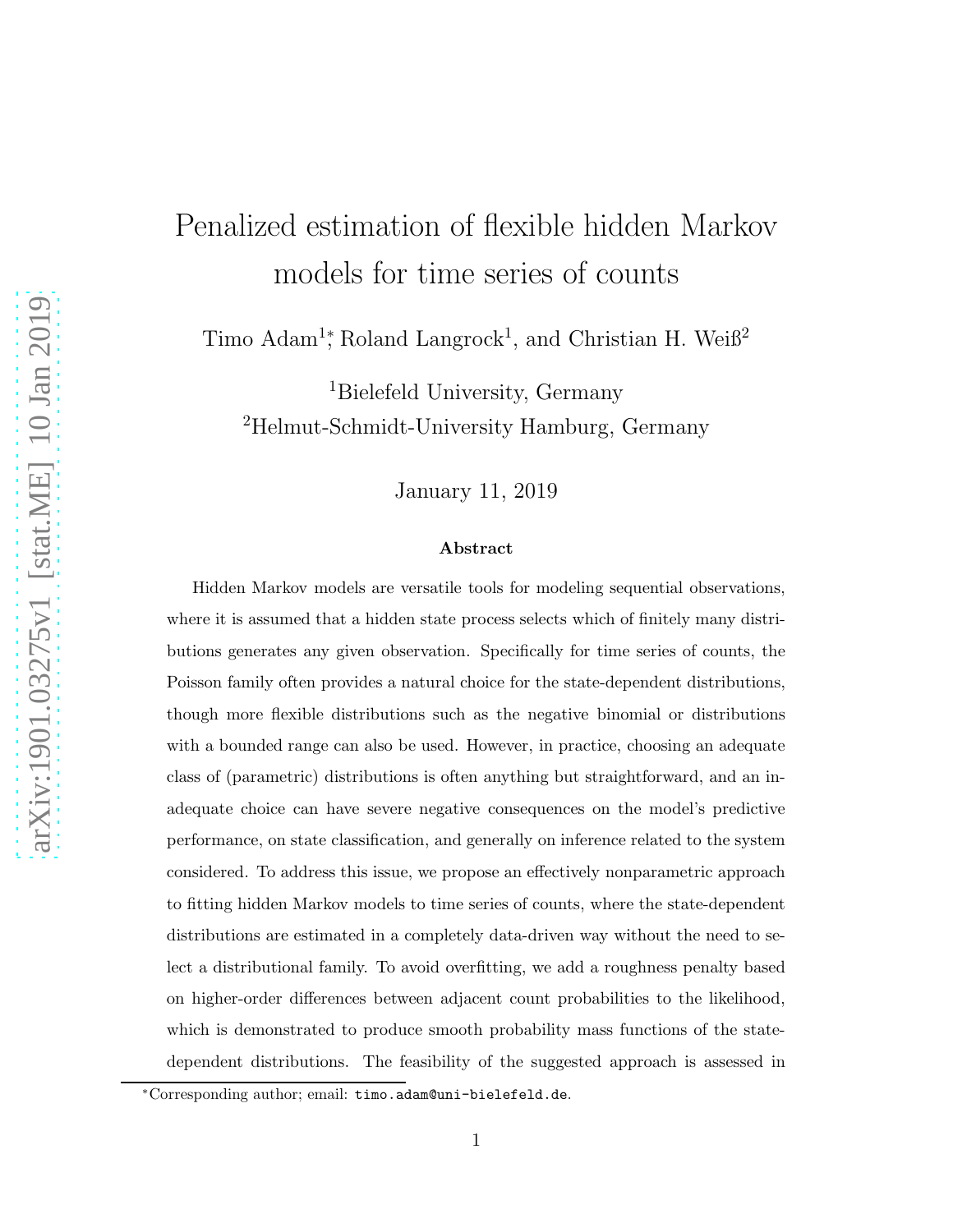a simulation experiment, and illustrated in two real-data applications, where we model the distribution of i) major earthquake counts and ii) acceleration counts of an oceanic whitetip shark (Carcharhinus longimanus) over time.

Keywords: count data; nonparametric statistics; penalized likelihood; smoothing parameter selection; state-space model; time series modeling.

# 1 Introduction

Over the past half century, hidden Markov models (HMMs) have become increasingly popular tools for modeling time series data where, at each point in time, a hidden state process selects among a finite set of possible distributions for the observations [\(Zucchini](#page-27-0) *et al.*, [2016\)](#page-27-0). For example, in economic applications, the states of the Markov chain underlying the observations (which determines the state process) are often good proxies for market regimes such as periods of economic growth or recessions, while in ecology, they can regularly be linked to an animal's behavioral modes such as resting, foraging, or traveling. Other areas of application include volcanology [\(Bebbington](#page-24-0), [2007\)](#page-24-0), psychology [\(Visser](#page-27-1) *et al.*, [2002](#page-27-1)), and medicine [\(Jackson & Sharples](#page-25-0), [2002\)](#page-25-0), to name but a few examples. Depending on the application at hand, potential aims that can be addressed using HMMs are manifold, including the prediction of future values of a time series, decoding of the hidden states underlying the observations, and inference on the drivers for example on the state-switching dynamics.

HMMs constitute a versatile framework for modeling diverse types of time series data and can easily be tailored for example to binary data [\(Schliehe-Diecks](#page-26-0) *et al.*, [2012](#page-26-0)), positive real-valued data [\(Langrock, 2012\)](#page-25-1), circular data [\(Bulla](#page-24-1) *et al.*, [2012](#page-24-1)), categorical data [\(Maruotti & Rocci](#page-26-1), [2012](#page-26-1)), compositional data [\(Langrock](#page-25-2) *et al.*, [2013](#page-25-2)), or count data [\(Lagona](#page-25-3) *et al.*, [2015](#page-25-3)). Here we specifically focus on the latter type of data, i.e. sequences of non-negative integers. [MacDonald & Zucchini \(2000](#page-26-2)) provide an introduction to the use of HMMs for discrete-valued time series, including count data, while [Weiß \(2018\)](#page-27-2) gives a more comprehensive overview of the various classes of models for time series of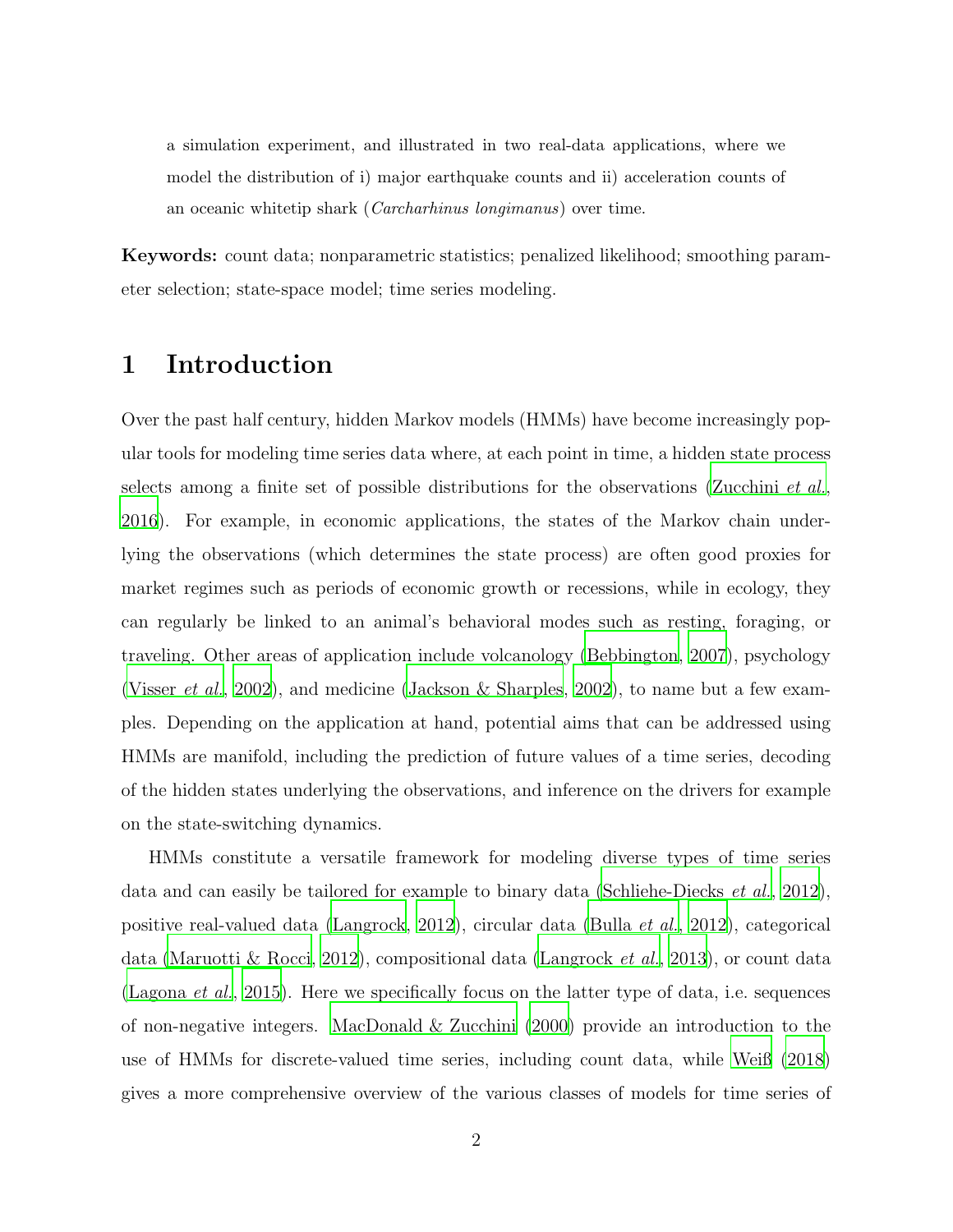counts as well as further types of discrete-valued time series. A typical example for a count time series is the number of corporate defaults observed on a monthly, quarterly, or yearly basis: In periods of economic growth, these may be generated by some distribution with relatively small mean, whereas during recessions, another distribution with relatively higher mean may be active. Although the market regime is not directly observable, it clearly affects the observed counts (c.f. [Li & Cheng](#page-26-3), [2015\)](#page-26-3). For an application that is similar in spirit, see [Hambuckers](#page-24-2) *et al.* [\(2018\)](#page-24-2), where both the number and the amount of operational losses of a bank are modeled using an HMM-type approach. Beyond economics, HMMs have been applied to time series of counts in a variety of different fields, including, *inter alia*, medicine (multiple sclerosis leisure counts; [Altman & Petkau, 2005](#page-24-3)), geology (volcanic eruption counts; [Bebbington](#page-24-0), [2007](#page-24-0)), epidemiology (oliomyelitis counts; [Le Strat & Carrat](#page-25-4), [1999\)](#page-25-4), ecology (pilot whale vocalization counts; [Popov](#page-26-4) *et al.*, [2017](#page-26-4)), and bioinformatics (T-lymphocyte counts; [Marino](#page-26-5) *et al.*, [2018\)](#page-26-5).

Specifically for time series of counts, a Poisson distribution often provides a natural choice for the state-dependent distributions within an HMM, where one rate parameter is estimated for each state of the underlying Markov chain. While more flexible distributions such as the negative binomial can also be used, or models for bounded counts like the binomial, choosing an adequate family of parametric distributions generally remains a difficult task in practice, with potentially severe negative consequences in case an inadequate choice is made. For the case of continuous-valued time series, [Langrock](#page-25-5) *et al.* [\(2015\)](#page-25-5) propose a nonparametric approach to estimating the state-dependent distributions within an HMM, where the state-dependent densities are constructed using penalized B-splines (P-splines; [Eilers & Marx](#page-24-4), [1996](#page-24-4)), which yields flexible yet smooth functional shapes of the resulting densities without the need to make any distributional assumptions. For time series of counts that are either naturally bounded or considered to be effectively bounded (defining an upper threshold for the support on which the distribution is modeled), one can, in principle, easily avoid a distributional assumption by directly estimating the values of the state-dependent probability mass functions (p.m.f.s) on the support considered; this approach is in fact implemented in the R package hmm.discnp [\(Turner](#page-27-3), [2018\)](#page-27-3). However,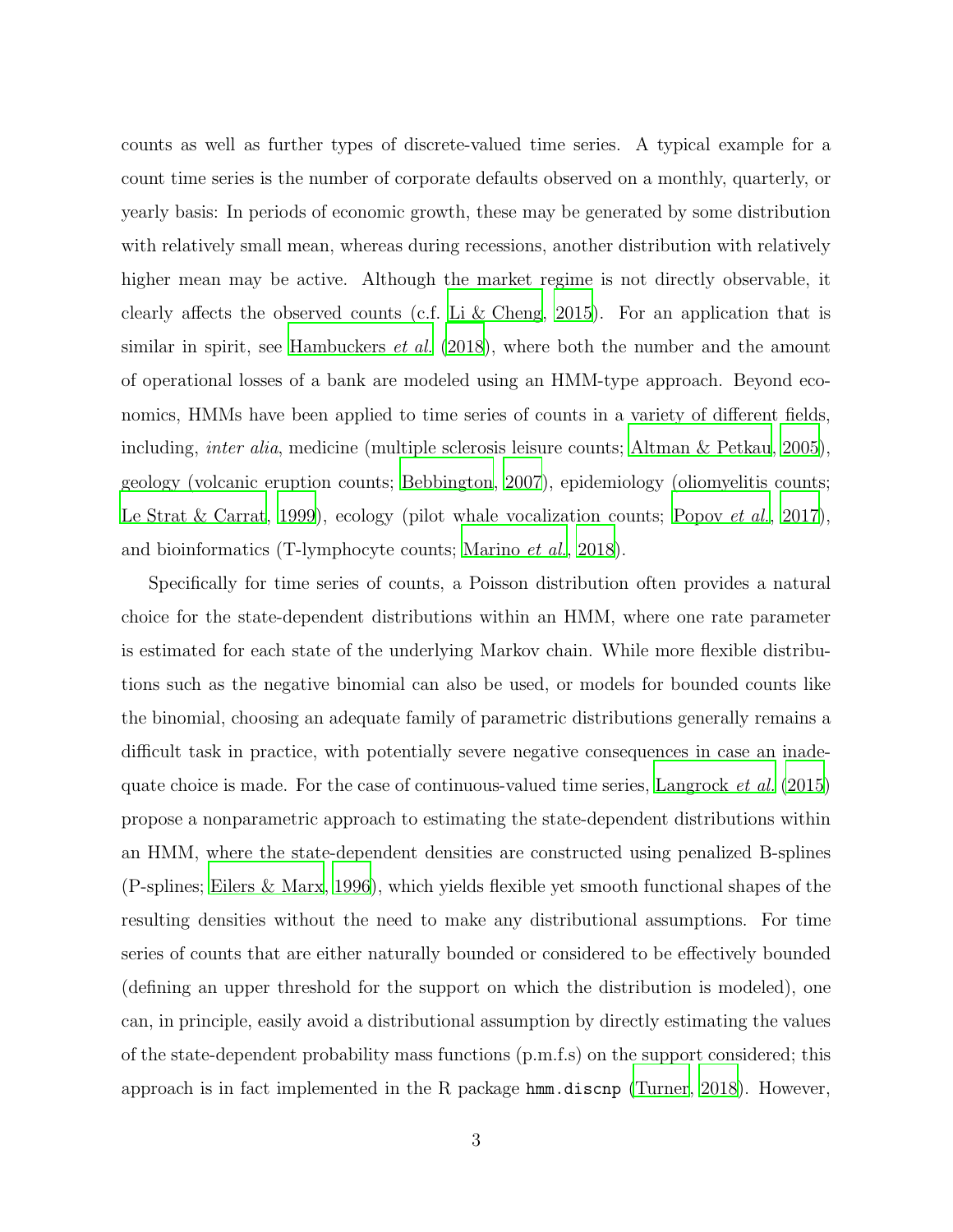without penalization such an approach will often lead to overfitting, which again limits the usefulness of corresponding models in particular for prediction and classification. Following [Scott](#page-27-4) *et al.* [\(1980\)](#page-27-4) and [Simonoff \(1983](#page-27-5)), and similar in spirit to [Langrock](#page-25-5) *et al.* [\(2015](#page-25-5)), we here suggest to address this issue by considering a penalized likelihood function, where we add a roughness penalty based on higher-order differences between adjacent count probabilities. We further demonstrate how the penalty term can be adjusted in presence of (e.g. zero-) inflated observations, where small differences between corresponding count probabilities and their respective neighbors are not necessarily desired. This conceptually simple approach is demonstrated to be immensely effective in producing reliable estimates of both simple and complex state-dependent p.m.f.s within an HMM, with a smoothing parameter adjusting the required flexibility in a completely data-driven way.

The paper is structured as follows: In Section [2,](#page-3-0) we briefly recall the model formulation and dependence structure of HMMs, and introduce some notation specifically for the case of time series of counts. Furthermore, we provide an efficient algorithm for evaluating the likelihood and discuss how the model parameters can be estimated in a penalized maximum likelihood framework. In Section [3,](#page-10-0) we assess our approach in a simulation experiment, where we compare the performance of the penalized nonparametric approach to its parametric counterpart. In Section [4,](#page-15-0) we present two real-data applications, where we model the distribution of i) major earthquake counts and ii) acceleration counts of an oceanic whitetip shark (*Carcharhinus longimanus*) over time.

# <span id="page-3-0"></span>2 Methodology

#### 2.1 A nonparametric hidden Markov model for count data

Basic HMMs comprise two stochastic processes, only one of which is observed, namely the time series of interest,  ${Y_t}_{t=1,\dots,T}$ . The observed process is driven by another, hidden process, which we denote by  $\{S_t\}_{t=1,\dots,T}$ . The latter process is the so-called state process, which is usually modeled as an N-state Markov chain. Throughout this paper we consider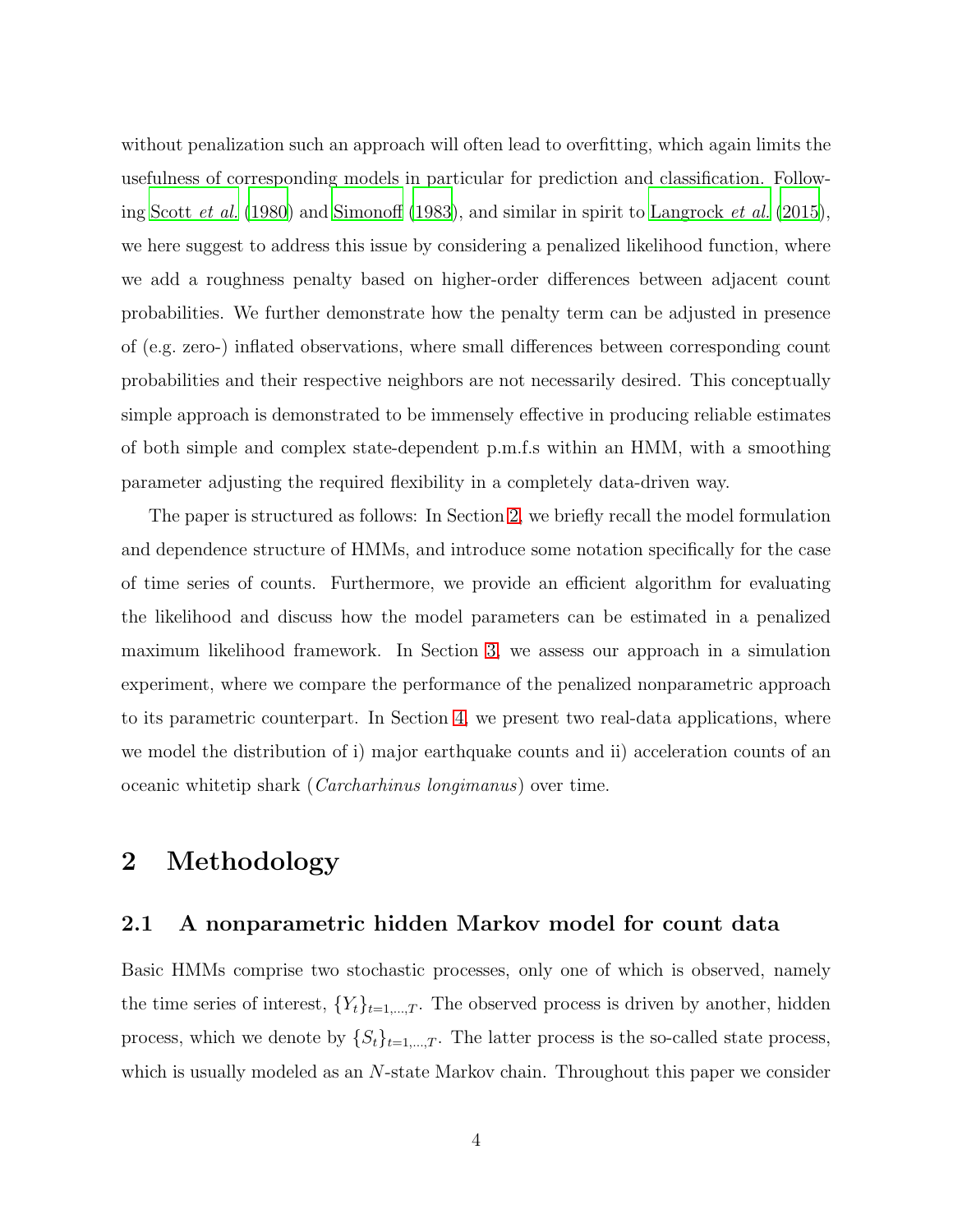

<span id="page-4-0"></span>Figure 1: Dependence structure of a basic hidden Markov model.

a first-order Markov chain, i.e. we assume the state process to satisfy the Markov property,  $Pr(S_t|S_1,\ldots,S_{t-1}) = Pr(S_t|S_{t-1}), t = 2,\ldots,T$ . This simplifying dependence assumption is exploited in the likelihood calculations provided in Section [2.2](#page-5-0) and can be relaxed to higher-order Markov chains or semi-Markov chains if deemed necessary [\(Zucchini](#page-27-0) *et al.*, [2016\)](#page-27-0). Assuming the first-order Markov chain to be time-homogeneous, the state transition probabilities are summarized in the  $N \times N$  transition probability matrix (t.p.m.)  $\Gamma$ , with elements

$$
\gamma_{ij} = \Pr\left(S_t = j | S_{t-1} = i\right),\,
$$

 $i, j = 1, \ldots, N$ . The initial state probabilities, i.e. the probabilities of the state process being in the different states at time  $t = 1$ , are summarized in the N-dimensional row vector  $\delta$ , with elements

$$
\delta_i = \Pr(S_1 = i),
$$

 $i = 1, \ldots, N$ . If the Markov chain is assumed to be stationary, which is reasonable in many applications, then the initial distribution is the stationary distribution, i.e. the solution to the equation system  $\delta \Gamma = \delta$  subject to  $\sum_{i=1}^{N} \delta_i = 1$  [\(Zucchini](#page-27-0) *et al.*, [2016\)](#page-27-0). Otherwise, the initial state probabilities are parameters which need to be estimated. The state process is completely specified by the initial state probabilities and the state transition probabilities.

The basic dependence structure is such that the observations are assumed to be conditionally independent of each other, given the states. The states then directly select which of  $N$  possible distributions generates the observation at any time point. This dependence structure is illustrated in Figure [1.](#page-4-0) For time series of counts, the observed (state-dependent) process  ${Y_t}_{t=1,\dots,T}$  is determined by its state-dependent p.m.f.s,  $Pr(Y_t =$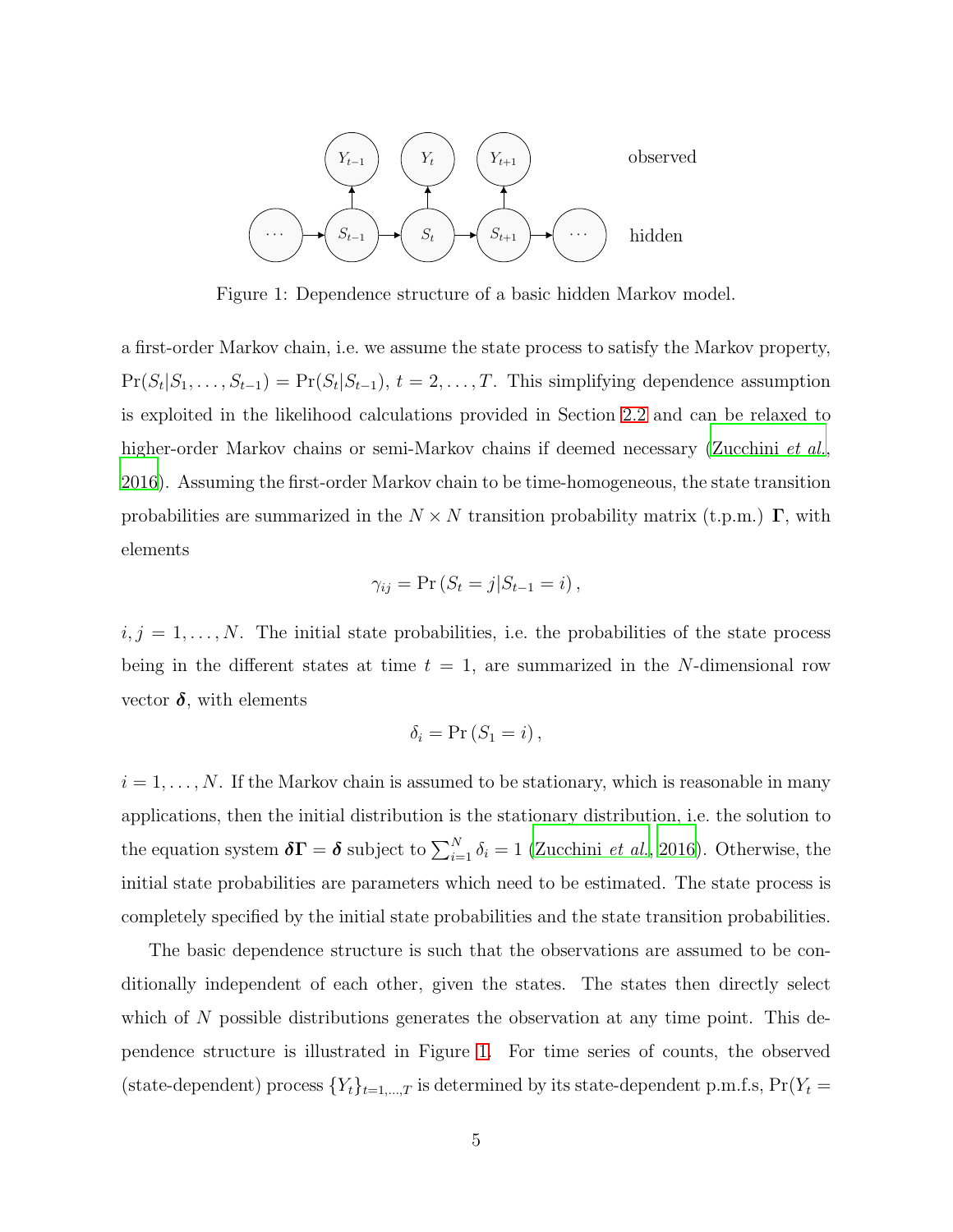$k|S_t = i$ ,  $k = 0, \ldots, K$  and  $i = 1, \ldots, N$ . It is common to use some distributional family such as the class of Poisson distributions to model these state-dependent p.m.f.s (see, e.g., [Altman & Petkau](#page-24-3), [2005;](#page-24-3) [Bebbington, 2007\)](#page-24-0). Here we do not make any such assumption, and instead assign a state-specific probability to each possible count on the bounded support  $\{0, \ldots, K\}$ , i.e. we consider the model parameters

$$
\pi_{i,k} = \Pr(Y_t = k | S_t = i),
$$

 $i = 1, \ldots, N$  and  $k = 0, \ldots, K$ . While count data can be unbounded, we here consider an upper threshold as to obtain a fixed number of parameters. The support should be bounded in a reasonable way; specifically, it should at least cover all observed counts. The state-dependent process is completely specified by the count probabilities (NK free model parameters). Thus, with this model formulation, we consider a possibly large number of parameters rather than say only one (as e.g. in the case of a Poisson or binomial distribution) or two (as e.g. in the case of a negative binomial distribution).

Although the parameter space in this model formulation is still finite-dimensional, it will usually have a fairly high dimension, with the individual parameters  $\pi_{i,k}$  not being of direct interest themselves. As a consequence, we follow [Turner](#page-27-3) [\(2018\)](#page-27-3) and call our approach "nonparametric". In particular, this label emphasizes that the state-dependent p.m.f.s are not determined by a small number of parameters, as would be the case when a distributional family such as the class of Poisson distributions would be used. In addition, with the given model formulation we are not restricted to any particular functional shape of the state-dependent p.m.f.s, and instead have full flexibility to let the data speak for themselves, just like with other methods for which the label "nonparametric" is commonly used in the literature.

### <span id="page-5-0"></span>2.2 Likelihood evaluation

For a given parameter vector  $\theta$ , in our case comprising the state transition probabilities  $\gamma_{ij}, i, j = 1, \ldots, N$  with  $i \neq j$ , and the count probabilities  $\pi_{i,k}, i = 1, \ldots, N$  and  $k =$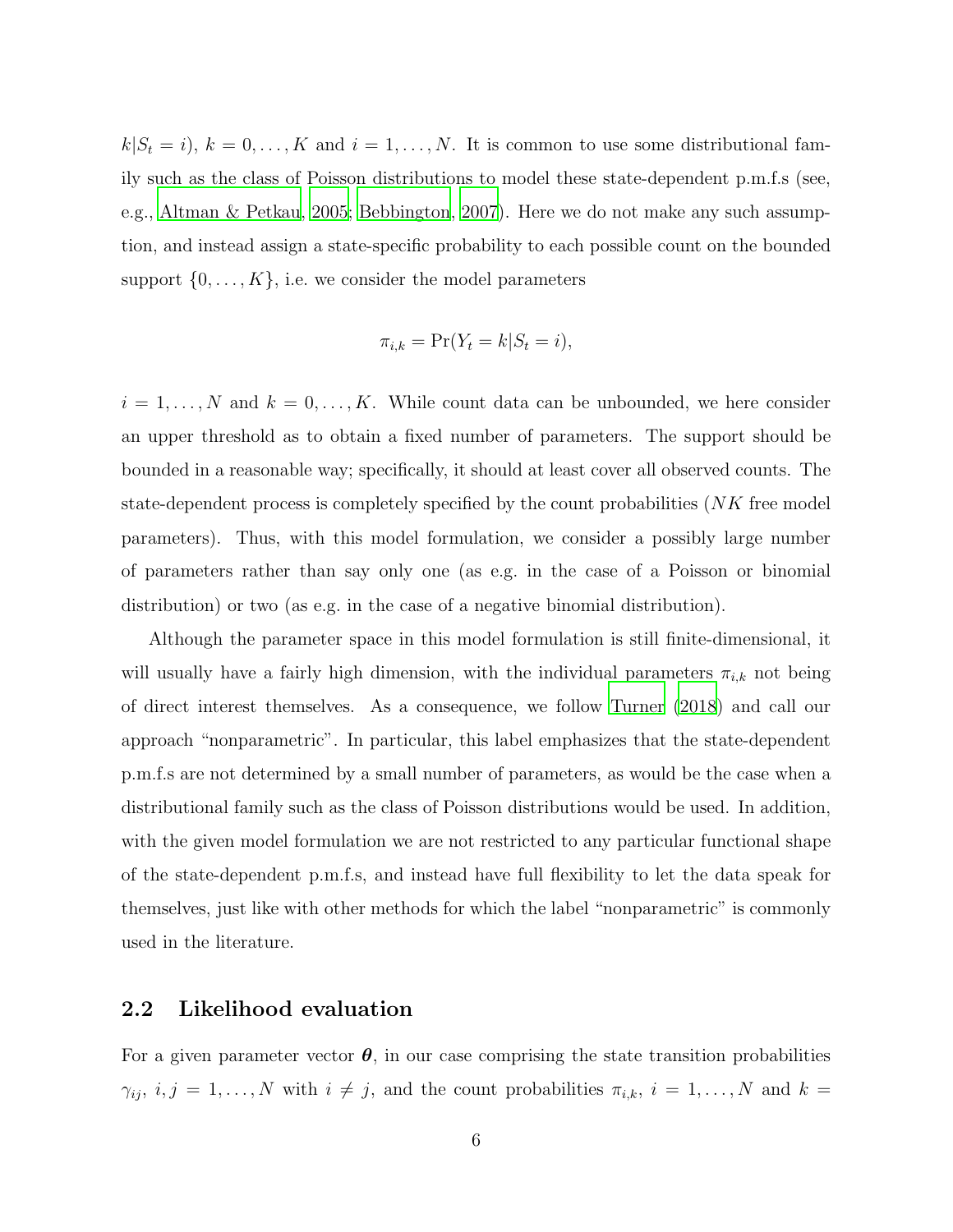$0, \ldots, K-1$ , and a time series of counts  $y_1, \ldots, y_T$ , the likelihood function of the HMM as formulated above is given by

<span id="page-6-0"></span>
$$
\mathcal{L}(\boldsymbol{\theta}) = \Pr(y_1, \dots, y_T | \boldsymbol{\theta}) = \boldsymbol{\delta} \mathbf{P}(y_1) \prod_{t=2}^T \mathbf{\Gamma} \mathbf{P}(y_t) \mathbf{1},
$$
\n(1)

where  $\mathbf{P}(k) = \text{diag}(\pi_{1,k}, \dots, \pi_{N,k})$ , and where  $\mathbf{1} \in \mathbb{R}^N$  is a column vector of ones. The evaluation of [\(1\)](#page-6-0) corresponds to the application of the so-called forward algorithm. Specifically, defining the forward probabilities  $\alpha_t(i) = \Pr(y_1, \ldots, y_t, S_t = i)$ , which are summarized in the row vectors  $\boldsymbol{\alpha}_t = (\alpha_t(1), \dots, \alpha_t(N))$ , the recursive scheme

<span id="page-6-1"></span>
$$
\alpha_{1} = \delta \mathbf{P}(y_{1});
$$
  
\n
$$
\alpha_{t} = \alpha_{t-1} \mathbf{\Gamma} \mathbf{P}(y_{t}),
$$
\n(2)

 $t = 2, \ldots, T$ , can be applied to arrive at  $\boldsymbol{\alpha}_T$ , from which we obtain  $\mathcal{L}(\boldsymbol{\theta}) = Pr(y_1, \ldots, y_T | \boldsymbol{\theta})$  $=\sum_{i=1}^{N} \alpha_T(i) = \alpha_T \mathbf{1}$  by the law of total probability (cf. [Zucchini](#page-27-0) *et al.*, [2016](#page-27-0)).

Using [\(2\)](#page-6-1), evaluating the likelihood requires  $\mathcal{O}(TN^2)$  operations, which makes an estimation of the model parameters by numerically maximizing the likelihood (or loglikelihood in case of numerical underflow) practically feasible even for relatively long time series and a moderately high number of states. Alternatively, the expectationmaximization algorithm, which also arrives at a (local) maximum of the likelihood, can be used. For the model formulation considered here, the latter approach is implemented in the R package hmm.discnp [\(Turner, 2018](#page-27-3)).

## 2.3 Roughness penalization

The downside of the above nonparametric and hence very flexible approach to estimating the state-dependent p.m.f.s is its propensity to overfit any given data. Especially in cases where  $T$  is small relative to the number of model parameters,  $N(N-1) + NK$ , the fitted state-dependent p.m.f.s will often be anything but smooth, and may even involve isolated spikes with implausible gaps in between (corresponding to a lack of data in regions where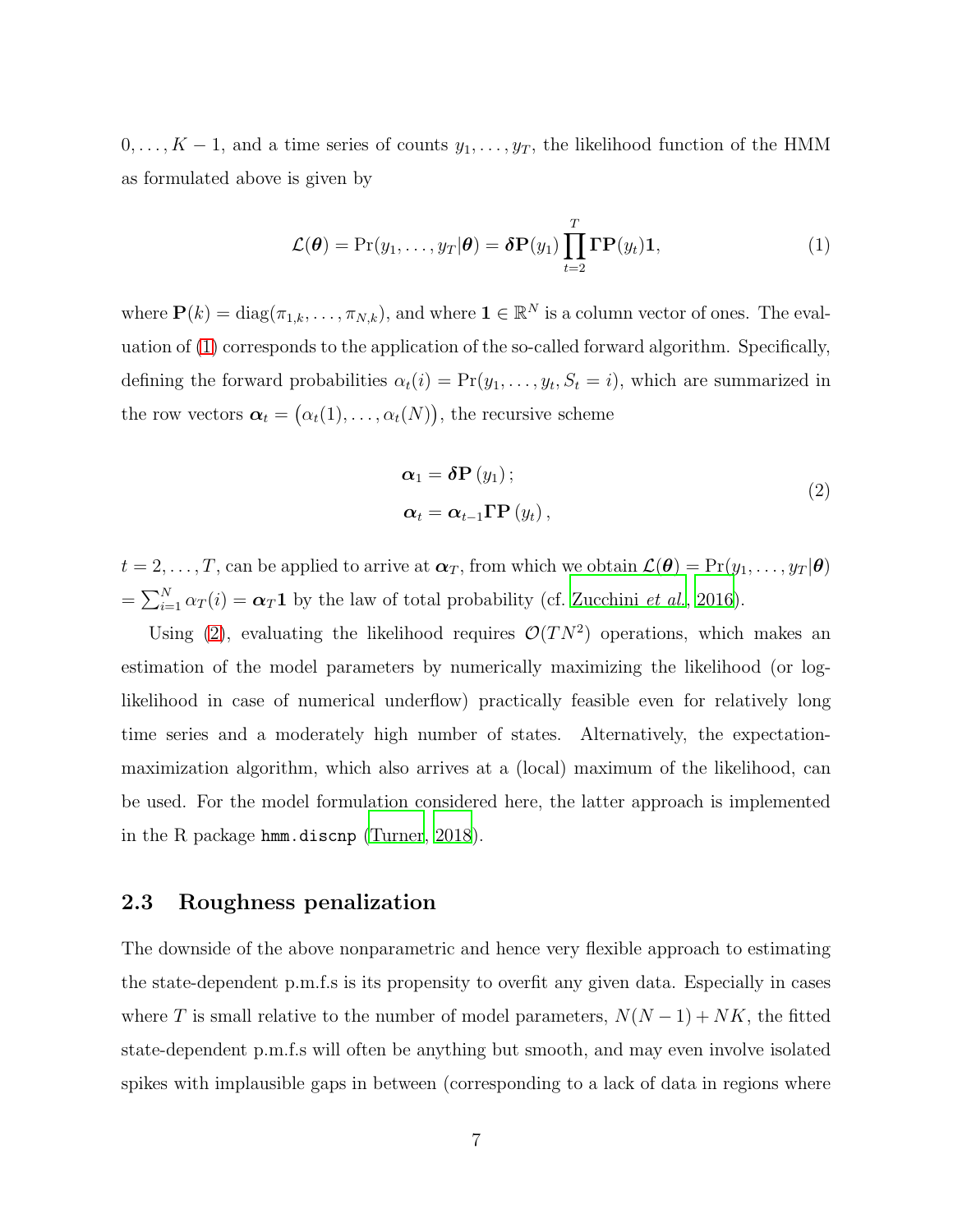observations would in fact be expected to occur in the long run). For short time series, it can in fact easily happen that for specific values well within the plausible range of observations to occur in future, each state-dependent probability is estimated to be zero, namely if no such observations are present in the training data (see Section [4.1](#page-15-1) for an example of this problem). The consequence of this would be that the model deems the corresponding values to be impossible to occur in future, which could be problematic for forecasting. To avoid such kind of overfitting, we add a roughness penalty to the logarithm of the likelihood given in [\(1\)](#page-6-0), which leads to the penalized log-likelihood

<span id="page-7-0"></span>
$$
\log\left(\mathcal{L}_{pen.}(\boldsymbol{\theta})\right) = \log\left(\mathcal{L}(\boldsymbol{\theta})\right) - \sum_{i=1}^{N} \lambda_i \sum_{k=m}^{K} \left(\Delta^m \pi_{i,k}\right)^2, \tag{3}
$$

where  $\lambda_i, i = 1, \ldots, N$ , denotes a smoothing parameter associated with the *i*-th statedependent distribution, and where  $\Delta^m \pi_{i,k} = \Delta^{m-1}(\Delta \pi_{i,k}), \Delta \pi_{i,k} = \pi_{i,k} - \pi_{i,k-1}$ , denotes the m-th order differences between adjacent count probabilities.

The inclusion of the penalty term, together with the associated smoothing parameters, allows to control the variance of the otherwise unrestricted and hence highly variable estimation of the state-dependent p.m.f.s. Optimizing the penalized log-likelihood [\(3\)](#page-7-0) then amounts to finding a good compromise between goodness of fit, as measured by the logarithm of the likelihood given in [\(1\)](#page-6-0), and smoothness of the state-dependent p.m.f.s, as measured by the m-th order differences. The order of the differences, m, should be chosen pragmatically based on the data at hand. With  $m = 1$ , a uniform distribution is obtained as  $\lambda_i \to \infty$  (the penalty term vanishes if all count probabilities are equal). For  $m = 2$ , we obtain a triangular distribution in the limit (the penalty term vanishes if all count probabilities lie on a straight line with arbitrary slope). Based on our experience,  $m = 3$  or an even higher order produces the most reliable estimates across a range of scenarios of varying complexity. In case of zero-inflation, which in practice often occurs when dealing with count data, it may make sense not to penalize differences between the probability mass on 0 and the adjacent count probabilities (i.e. those on  $1, \ldots, m$ ), as otherwise the penalization will shrink the estimate of  $\pi_{i,0}$  and increase its neighboring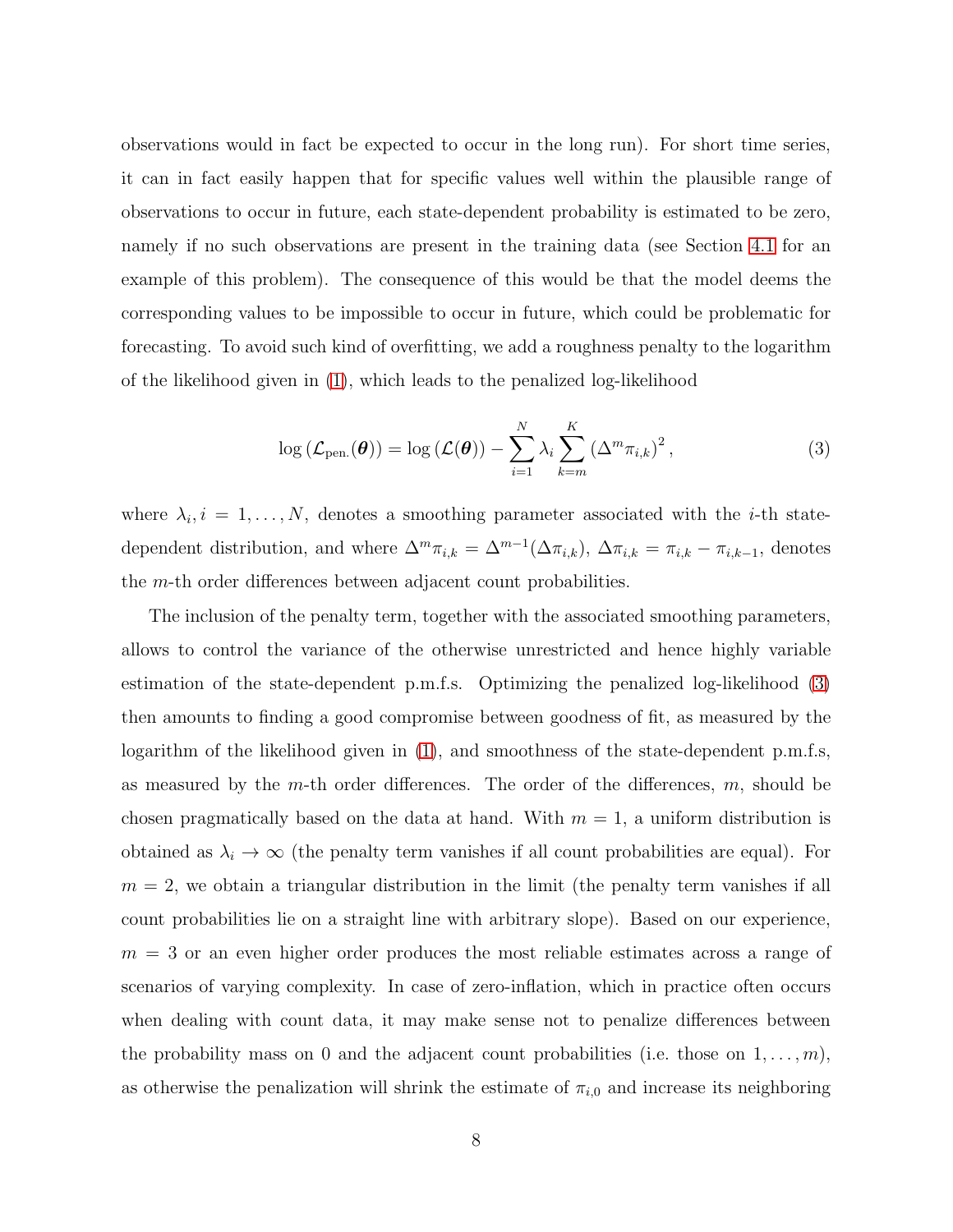count probabilities as to ensure smoothness of the resulting state-dependent p.m.f.s, which in case of a genuine excess of zeros can be undesirable (see Section [4.2](#page-18-0) for an example of this problem). The penalty term in [\(3\)](#page-7-0) can then be replaced by the inflation-adjusted penalty term  $\sum_{i=1}^{N} \lambda_i \sum_{k=m+1}^{K} (\Delta^m \pi_{i,k})^2$ , such that the  $\pi_{i,0}$ 's are estimated without any constraints related to the smoothness of the resulting state-dependent p.m.f.s.

Regarding the choice of K, i.e. the size of the support on which the conditional p.m.f.s are estimated, it is again necessary to use a  $K$  greater than or equal to the highest count observed. However, with unbounded counts, it does in fact make sense to choose a somewhat larger  $K$ , as the absence of values greater than  $K$  in the training data does not guarantee that such values will not occur in future. While without penalization, a nonparametric approach would estimate the probability of such future events to be 0, the penalized approach will place positive probability on counts slightly larger than the maximal value observed due to the enforced smoothing.

## 2.4 Model fitting

For a given set of smoothing parameters, maximum penalized likelihood estimates for the model parameters can be obtained by numerically maximizing the penalized loglikelihood [\(3\)](#page-7-0) using some Newton-Raphson-type optimization routine, e.g. the R function nlm [\(R Core Team](#page-26-6), [2017\)](#page-26-6). To increase the chance of having found the global rather than a local maximum, a multiple-start-point strategy can be applied, where the penalized log-likelihood [\(3\)](#page-7-0) is maximized from different, possibly randomly selected starting values, then choosing the estimate corresponding to the highest penalized log-likelihood [\(Zucchini](#page-27-0) *et al.*, [2016](#page-27-0)).

In our model, all parameters to be estimated are probabilities. The corresponding constraints to be satisfied are as follows:

- (1) All model parameters to be estimated lie in the interval  $[0, 1]$ ;
- (2) the rows of the t.p.m. sum to one, i.e.  $\sum_{j=1}^{N} \gamma_{ij} = 1, i = 1, \ldots, N;$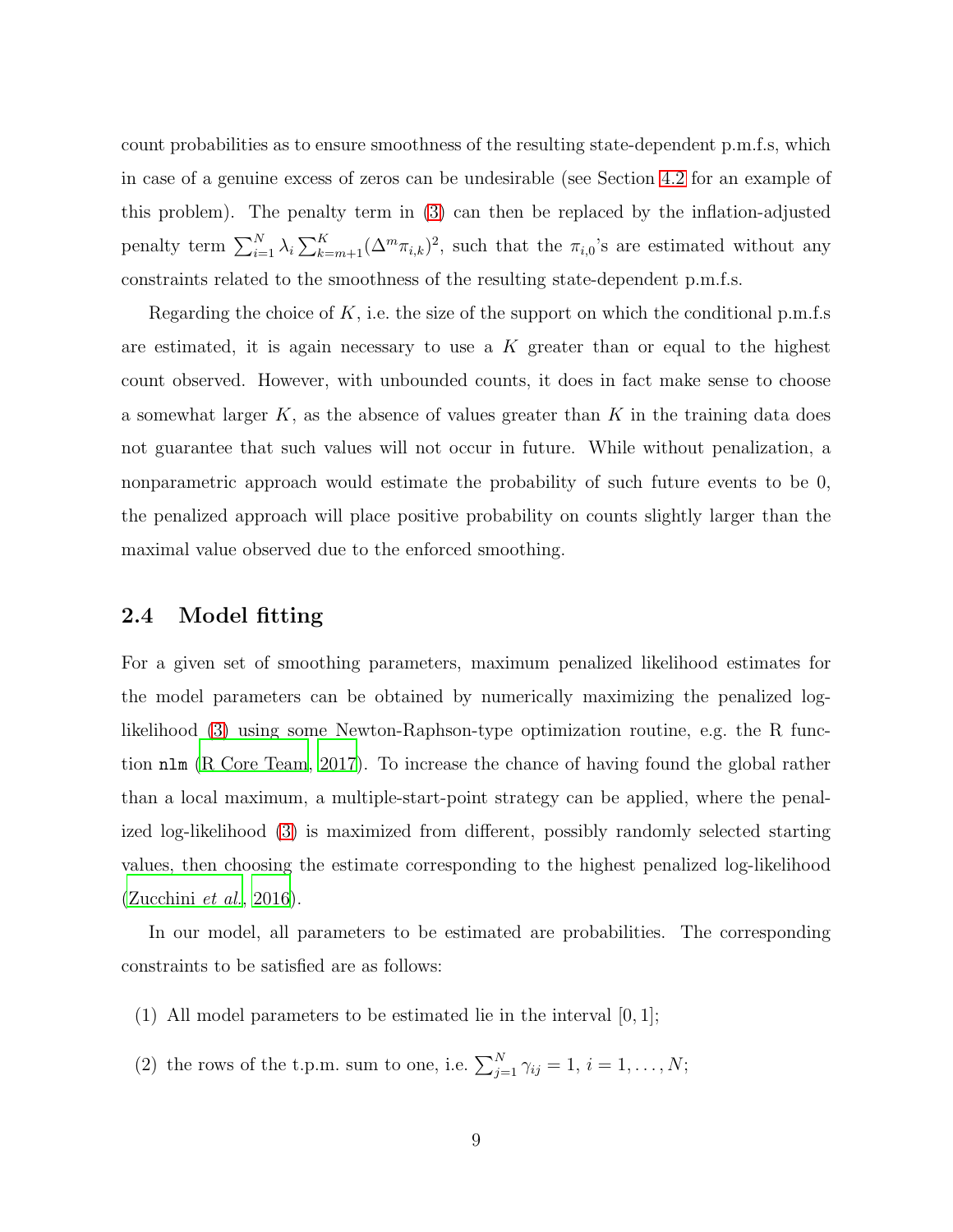- (3) the initial state probabilities sum to one, i.e.  $\sum_{i=1}^{N} \delta_i = 1$ ;
- (4) the count probabilities of each state-dependent distribution sum to one, i.e.  $\sum_{k=0}^{K} \pi_{i,k}$  $= 1, i = 1, \ldots, N.$

To ensure that these restrictions are satisfied, the constrained model parameters can be transformed into unconstrained ones using multinomial logit links, i.e.

<span id="page-9-0"></span>
$$
\gamma_{ij} = \frac{\exp(\gamma_{ij}^*)}{\sum_{l=1}^N \exp(\gamma_{il}^*)}, \ \delta_i = \frac{\exp(\delta_i^*)}{\sum_{l=1}^N \exp(\delta_l^*)}, \ \text{and} \ \pi_{i,k} = \frac{\exp(\pi_{i,k}^*)}{\sum_{l=0}^K \exp(\pi_{i,l}^*)}, \tag{4}
$$

then maximizing the penalized log-likelihood [\(3\)](#page-7-0) with respect to the unconstrained parameters  $\gamma_{ij}^*, \delta_i^*$ , and  $\pi_{i,k}^*$ , fixing  $\gamma_{ii}^* = \delta_1^* = \pi_{i,0}^* = 0$ ,  $i = 1 \ldots, N$ , for identifiability. The constrained parameters are then obtained by applying the transformation [\(4\)](#page-9-0). Regarding identifiability in general, and specifically in case of the very flexible model formulation considered here, [Alexandrovich](#page-24-5) *et al.* [\(2016](#page-24-5)) show that for the HMM to be identifiable it is sufficient if the t.p.m. has full rank and the state-dependent distributions are distinct, conditions that can be expected to be met in most practical settings where HMMs seem natural candidate models.

An adequate choice of the smoothing parameters is crucial for finding a good balance between model fit and estimator variance. We here adopt the cross-validation approach as presented in [Langrock](#page-25-5) *et al.* [\(2015\)](#page-25-5), where we try to find the optimal vector  $(\lambda_1^*, \ldots, \lambda_N^*)$ from a pre-specified, N-dimensional grid using a greedy search algorithm:

- (1) Choose an initial vector  $(\lambda_1^{(0)*})$  $\lambda_1^{(0)*}, \ldots, \lambda_N^{(0)*}$  from the grid and set  $r = 0$ ;
- (2) calculate the average out-of-sample log-likelihood for  $(\lambda_1^{(r)*}$  $\lambda_1^{(r)*}, \ldots, \lambda_N^{(r)*}$  and each direct neighbor on the grid;
- (3) from these values choose the vector  $(\lambda_1^{(r+1)*}$  $\lambda_1^{(r+1)*}, \ldots, \lambda_N^{(r+1)*}$  as the one that yielded the highest out-of-sample log-likelihood averaged across folds;
- (4) repeat steps 2. and 3. until  $(\lambda_1^{(r+1)*}$  $\lambda_1^{(r+1)*}, \ldots, \lambda_N^{(r+1)*}$  =  $(\lambda_1^{(r)*}$  $1^{(r)*}, \ldots, \lambda_N^{(r)*}.$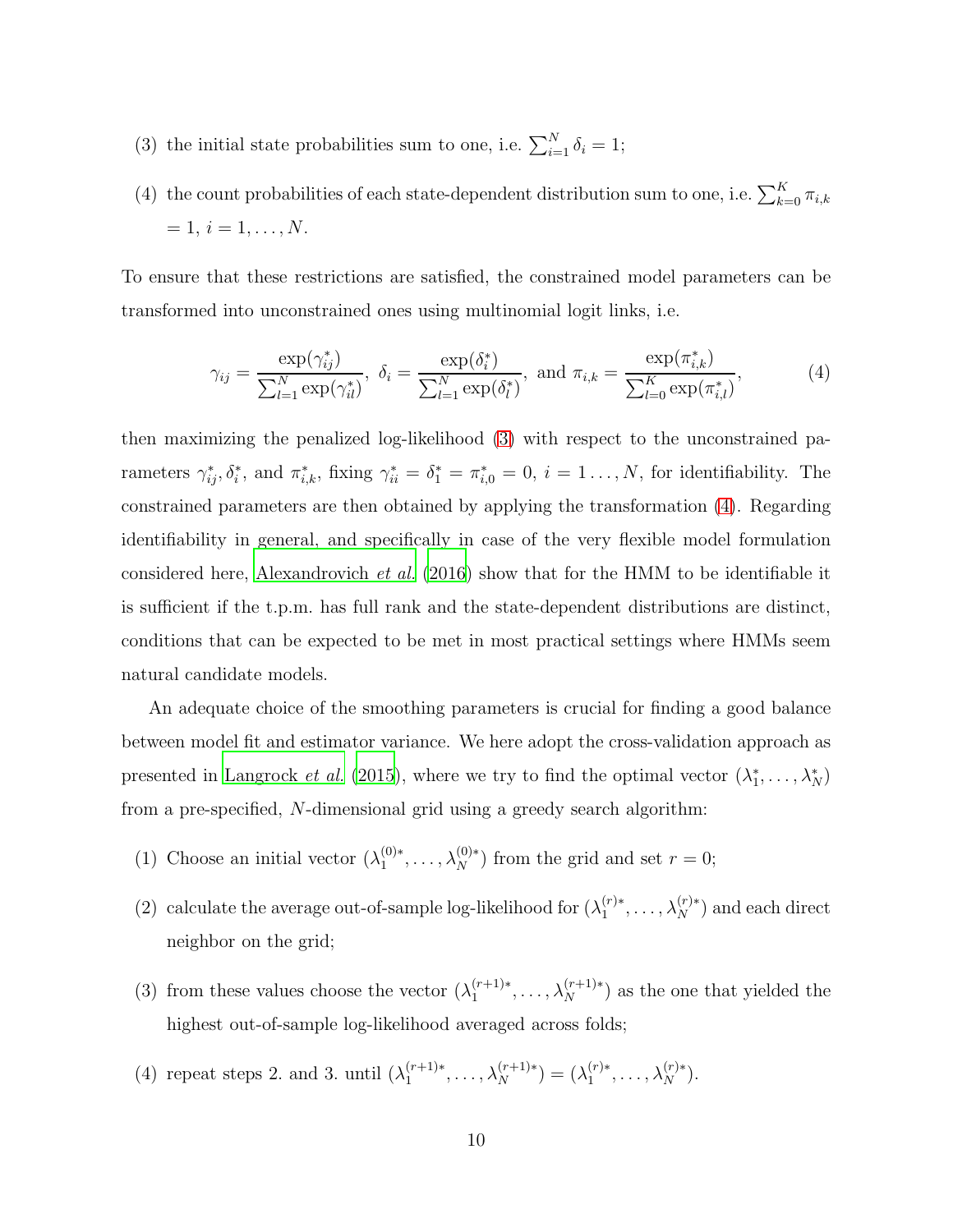In step (2), the out-of-sample log-likelihood is evaluated as follows: First, for any given smoothing parameter vector, the out-of-sample observations — e.g.  $5\%$  of all data points in each of 20 folds — are treated as missing data for model training using maximum penalized likelihood estimation, hence replacing the corresponding  $P(y_t)$ -matrices in the likelihood function given in [\(1\)](#page-6-0) by identity matrices. Then the out-of-sample log-likelihood can be calculated in the same way, now treating the in-sample observations as missing data and using the estimated model parameters to calculate the out-of-sample (unpenalized) log-likelihood.

## <span id="page-10-0"></span>3 Simulation experiment

To demonstrate the feasibility of the suggested approach, and to illustrate its potential usefulness, we conducted the following simulation experiment: In each of 200 simulation runs, we first simulated  $T = 500$  realizations from a 2-state Markov chain with initial (stationary) distribution  $\delta = (0.5, 0.5)$  and t.p.m.

$$
\mathbf{\Gamma} = \begin{pmatrix} 0.95 & 0.05 \\ 0.05 & 0.95 \end{pmatrix}.
$$

Conditional on the simulated states, the observations were then drawn from either of the following distributions: A Conway-Maxwell-Poisson (CMP) distribution (when the state process was in state 1), or a 2-component mixture of a Poisson and a CMP distribution (when in state 2). Compared to the Poisson distribution, the CMP distribution has an additional parameter, which allows to account for under- or overdispersion relative to the Poisson. The shape of the two state-dependent p.m.f.s, and additionally an example time series as simulated in one of the simulation runs, are displayed in panels (1) and (3) in Figure [2.](#page-11-0) The marginal distribution could be fairly well captured by a mixture of two Poisson or two negative binomial distributions (c.f. panels  $(2a)-(2b)$ ) in Figure [2\)](#page-11-0), such that a 2-state Poisson or negative binomial HMM would seem to be a natural choice for modeling. However, the underlying state-dependent distributions do in fact substantially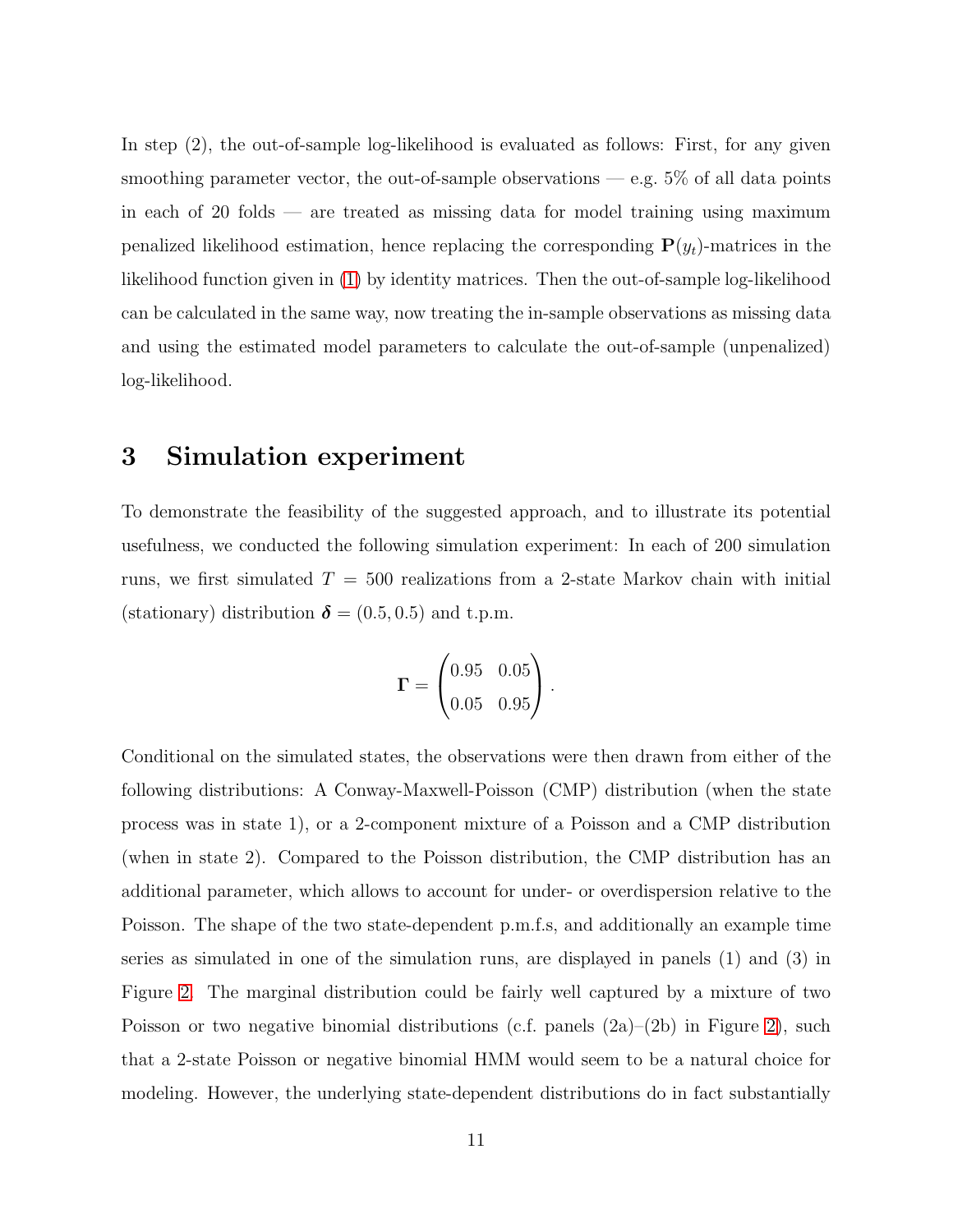

<span id="page-11-0"></span>Figure 2: Example time series (panel (1)) and bar plots together with the associated fitted parametric mixture models (panels  $(2a)$ – $(2b)$ ) and the true state-dependent p.m.f.s (panel (3)). Dots and crosses indicate the conditional p.m.f.s; dashed lines the true marginal distribution.

deviate from a Poisson, exhibiting underdispersion in state 1, and overdispersion as well as bimodality in state 2. This fairly complex model formulation was selected as to show the full potential of the new estimation framework, but also to highlight potential pitfalls that may occur when choosing simplistic parametric model formulations based in particular on an inspection of the marginal distribution of the data.

We consider four different model specifications: (1a) The true parametric model, as a benchmark only (noting that, in practice, a model specification as complex as the given one effectively could not be guessed based on an inspection of the marginal distribution of the data; cf. Figure [2\)](#page-11-0); (1b) an incorrectly specified parametric model with Poisson statedependent distributions (which as discussed above would seem to be a reasonable model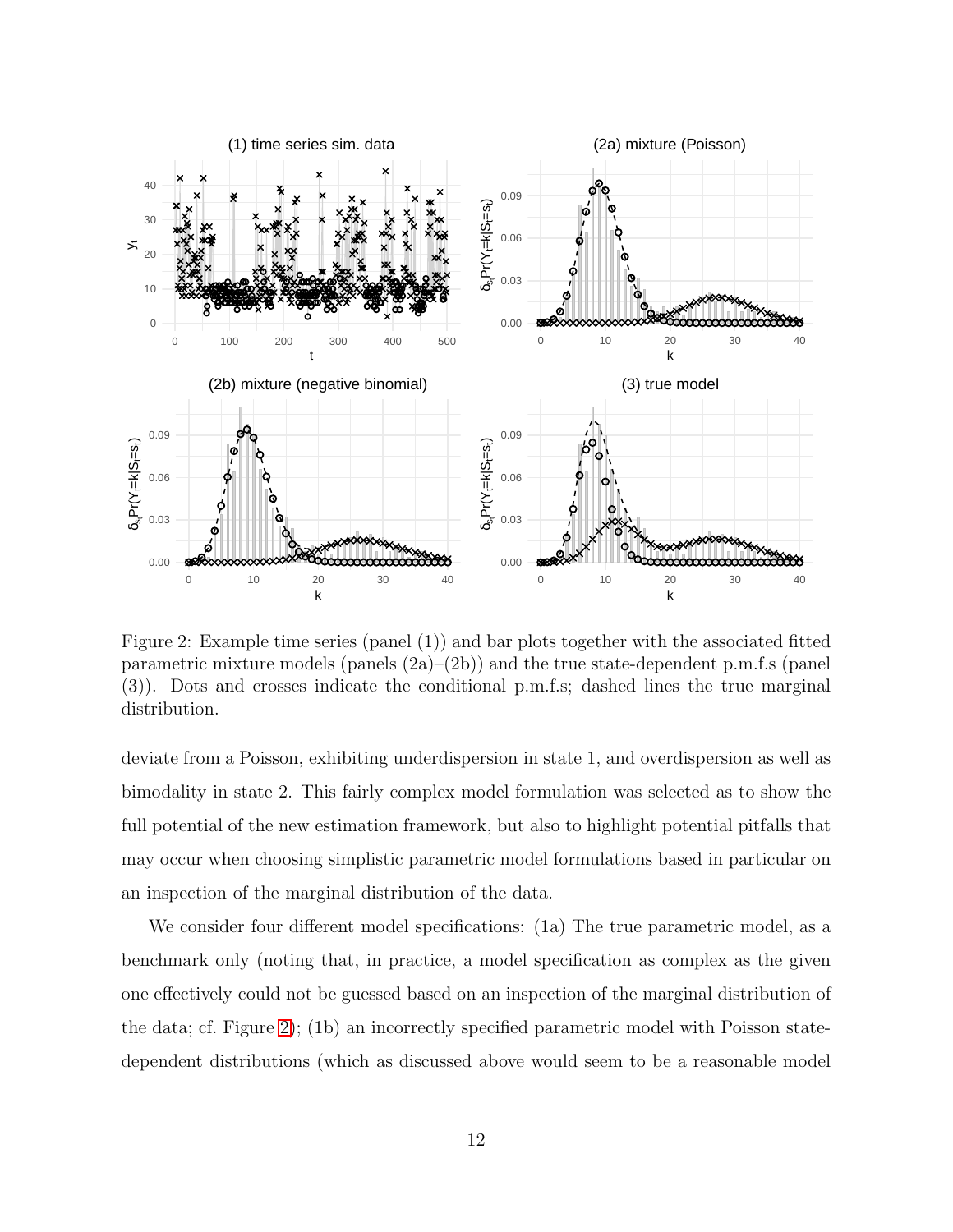

<span id="page-12-0"></span>Figure 3: Fitted state-dependent p.m.f.s under the different estimation approaches obtained in 200 simulations runs. The 0.05, 0.25, 0.5, 0.75, and 0.95-quantiles of the estimated count probabilities are indicated by colored dots (state 1) and crosses (state 2); the true state-dependent p.m.f.s are are indicated by black dots and crosses, respectively.

specification based on the marginal distribution); (2a) the unpenalized nonparametric estimation approach; and (2b) the nonparametric estimation approach with third-order difference penalty. For the latter two, the support of the state-dependent p.m.f.s was taken to be  $\max(40, \max(y_1, \ldots, y_T))$  in each simulation run. The smoothing parameters required within model (2b) were selected by 20-fold cross validation over the grid  $(10^1, 10^2, \ldots, 10^6) \times (10^1, 10^2, \ldots, 10^6)$ . The means of the smoothing parameters selected over the 200 runs were 8173.5 (state 1) and 570610.0 (state 2), respectively.

The fitted state-dependent p.m.f.s under the four different models are illustrated in Figure [3.](#page-12-0) It can be seen that the proposed penalized nonparametric approach, model (2b), produced estimates very similar to those obtained when using the true parametric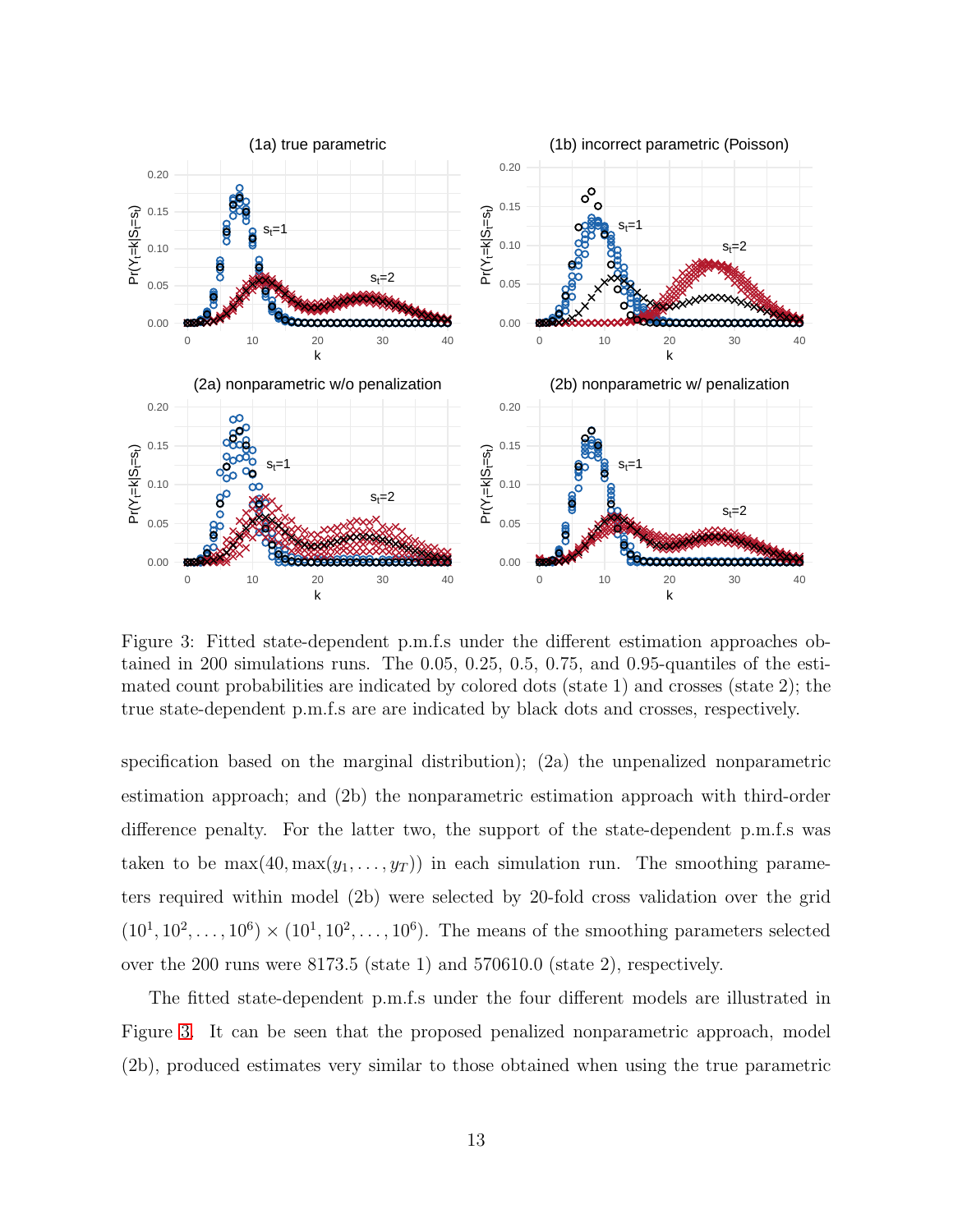model, i.e. model  $(1a)$  — estimator variance is slightly higher when using model  $(2b)$ , and also there is some underestimation of peaks and overestimation of troughs, as would be expected when using this effectively nonparametric estimation approach. In any case, given that the true parametric model specification is unknown in practice, this first impression regarding the performance of the penalized nonparametric approach is encouraging. Regarding the other two competitors, the incorrectly specified parametric model, model (1b), clearly lacks the flexibility to capture the functional shape of the true state-dependent p.m.f.s (thus exhibiting a substantial bias), while the unpenalized nonparametric approach, model (2a), leads to a very much higher estimator variance due to overfitting.

To more formally assess the performance of the suggested approach, we calculated three different performance measures as obtained for each of the four different estimation methods considered:

(1) The average Kullback-Leibler divergences (KLDs) between the true and the estimated state-dependent distributions, averaged across all 200 simulation runs, i.e.

$$
\overline{\text{KLD}}_{i} = \frac{1}{200} \sum_{r=1}^{200} \sum_{k=0}^{40} \pi_{i,k} \log \left( \frac{\pi_{i,k}}{\hat{\pi}_{i,k}^{(r)}} \right),
$$

where  $\hat{\pi}_{i,k}^{(r)}$  denotes the estimated state-dependent count probabilities in state i as obtained in the r-th simulation run;

(2) the mean absolute errors (MAEs) of the estimated state transition probabilities,

$$
\overline{\text{MAE}}_{\hat{\gamma}_{ij}} = \frac{1}{200} \sum_{r=1}^{200} \sqrt{\left(\hat{\gamma}_{ij}^{(r)} - \gamma_{ij}\right)^2},
$$

where  $\hat{\gamma}_{ij}^{(r)}$ ,  $i \neq j$ , denotes the estimate obtained in the r-th simulation run;

(3) the average state misclassification rates (SMRs),

$$
\overline{\text{SMR}} = \frac{1}{200} \sum_{r=1}^{200} \frac{1}{500} \sum_{t=1}^{500} \mathbb{1}_{\hat{s}_t^{(r)} \neq s_t^{(r)}},
$$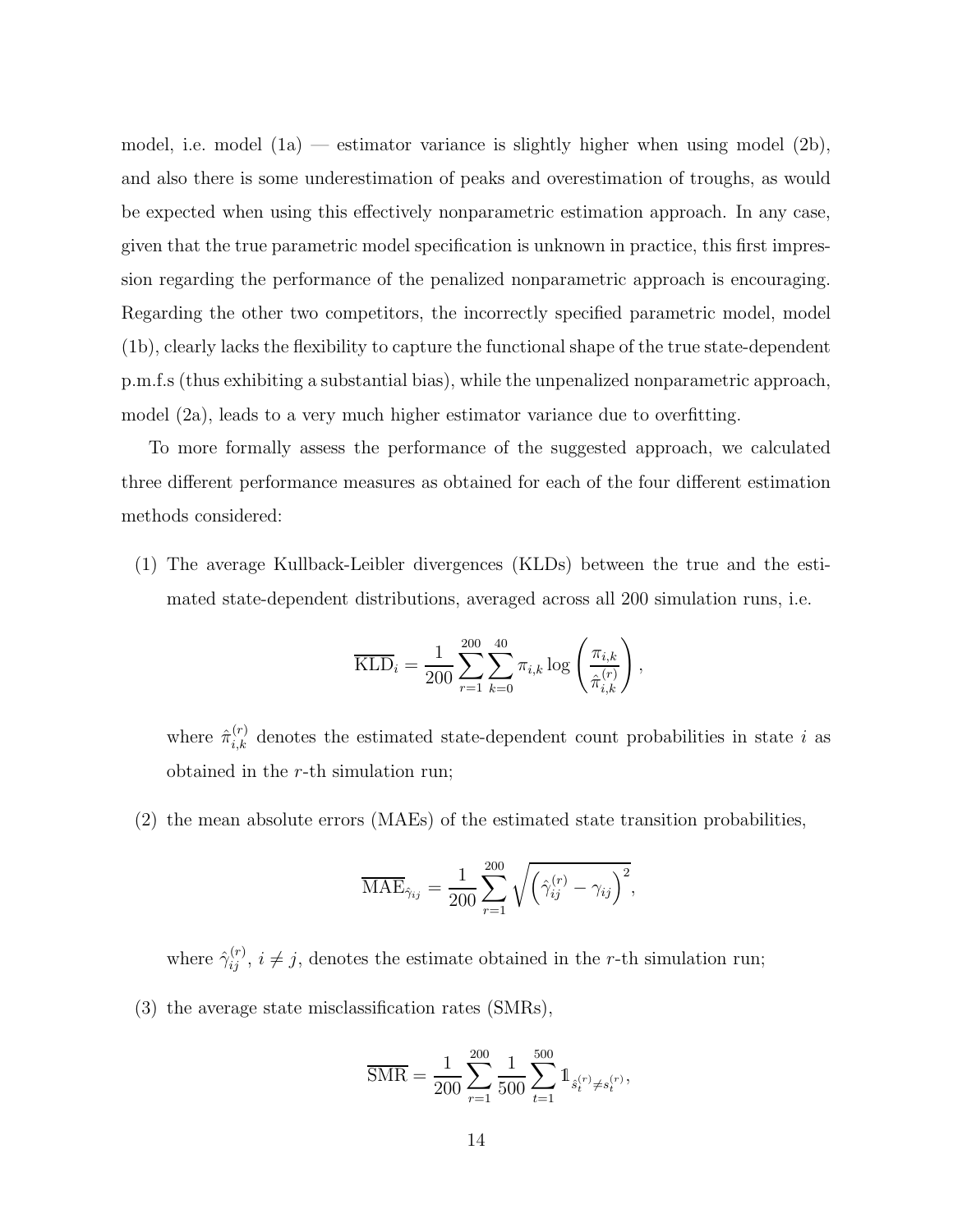| model specification       | $\text{KLD}_1$ | $\overline{\mathrm{KLD}}_2$ | $\overline{\rm MAE}_{\hat{\gamma}_{12}}$ | $\overline{\rm MAE}_{\hat{\gamma}_{21}}$ | $\overline{\text{SMR}}$ |
|---------------------------|----------------|-----------------------------|------------------------------------------|------------------------------------------|-------------------------|
| (1a) true parametric      | 0.005          | 0.009                       | 0.012                                    | 0.013                                    | 0.033                   |
| (1b) incorrect parametric | 0.112          | 2.085                       | 0.122                                    | 0.395                                    | 0.240                   |
| $(2a)$ nonparam. w/o pen. | 0.379          | 0.652                       | 0.012                                    | 0.013                                    | 0.043                   |
| $(2b)$ nonparam. w/ pen.  | 0.043          | 0.029                       | 0.012                                    | 0.014                                    | 0.041                   |

Table 1: Average Kullback-Leibler divergences, mean absolute errors, and average state misclassification rates, as obtained under the different estimation approaches.

<span id="page-14-0"></span>where  $\hat{s}_{t}^{(r)}$  denotes the Viterbi-decoded state at time t, and  $s_{t}^{(r)}$  denotes the true state at time  $t$ , in the r-th simulation run.

The different values of these performance measures, as obtained under the four different estimation methods considered, are stated in Table [1.](#page-14-0) The average time required to fit the penalized nonparametric model (2b) was 9.1 seconds, which is comparable to the average time required to fit the nonparametric model without penalization (2a) (6.7 seconds). The penalized log-likelihood [\(3\)](#page-7-0) was evaluated in C++, and maximized using the R function nlm [\(R Core Team, 2017](#page-26-6)), on a 3.6 GHz Intel $\circledR$  Core<sup>TM</sup> i7 CPU.

Unsurprisingly, the incorrectly specified parametric model (1b) shows the worst performance, with the largest average KLDs (due to the lack of flexibility to capture the shape of the conditional p.m.f.s, in particular within state 2), which notably results in a very high average state misclassification rate ( $\overline{\text{SMR}} = 0.240$ ; most observations lower than 15 are assigned to state 1, although a considerable number of these observations were actually generated from state 2) as well as relatively large average MAEs of the estimated transition probabilities (0.122 and 0.395; an obvious consequence of a considerable proportion of observations in [5, 15] incorrectly allocated to state 1). The unpenalized nonparametric approach,  $(2a)$ , as implemented in the R package hmm.discnp [\(Turner, 2018](#page-27-3)), shows a much better performance thanks to its flexibility in particular to capture the bimodality within state 2. Due to the substantial reduction in the variance, the inclusion of the penalty term within the suggested penalized nonparametric approach, (2b), further considerably improves in particular the average deviation of the fitted model from the true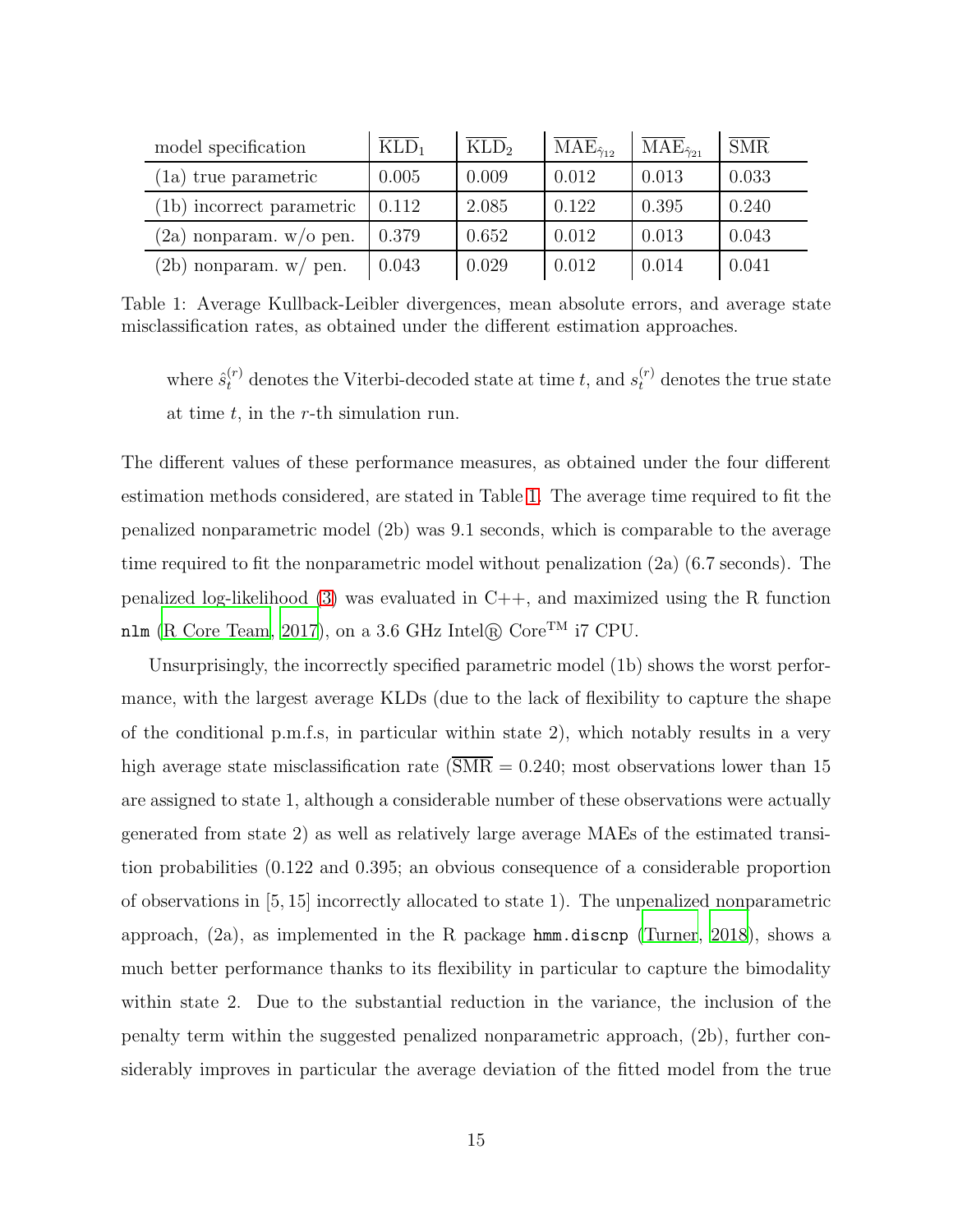model, as measured using the average KLDs. As expected, the true parametric model, (1a), shows the best performance — in practice, it is however by no means guaranteed that a parametric model formulation close to the true data-generating process can easily be identified.

## <span id="page-15-1"></span><span id="page-15-0"></span>4 Real-data case studies

### 4.1 Major earthquake counts

To illustrate the suggested approach in a real-data application, we model the distribution of major earthquake counts over time. In particular, we consider the observed variable

 $y_t = #$  of earthquakes worldwide with magnitude  $\geq 7$  in year t.

The data, which are used as a running example in [Zucchini](#page-27-0) *et al.* [\(2016](#page-27-0)), cover the period from 1900 to 2006, thus comprising  $T = 107$  observations in total. As a benchmark for the approach developed in the present paper, we consider a 2-state Poisson HMM as presented in [Zucchini](#page-27-0) *et al.* [\(2016\)](#page-27-0). We additionally fit 2-state HMMs using the unpenalized as well as the novel penalized nonparametric estimation approach. For the latter, we used third-order difference penalties and selected the smoothing parameters via 20-fold cross validation over the grid  $(10^1, 10^2, ..., 10^{10}) \times (10^1, 10^2, ..., 10^{10})$ , which led to the optimal values  $\lambda_1^* = 10^8$  and  $\lambda_2^* = 10^9$ .

With the penalized nonparametric approach, (2b), the t.p.m. of the underlying Markov chain was estimated as

$$
\hat{\mathbf{\Gamma}} = \begin{pmatrix} 0.934 & 0.066 \\ 0.128 & 0.872 \end{pmatrix},
$$

such that the associated stationary distribution is  $\delta = (0.660, 0.340)$ , indicating that about 66% and 34% of the observations were generated in state 1 and 2, respectively. These estimates are very close to those obtained under the 2-state Poisson HMM (cf. [Zucchini](#page-27-0) *et al.*, [2016\)](#page-27-0). However, as can be seen in Figure [4,](#page-16-0) the associated state-dependent p.m.f.s as ob-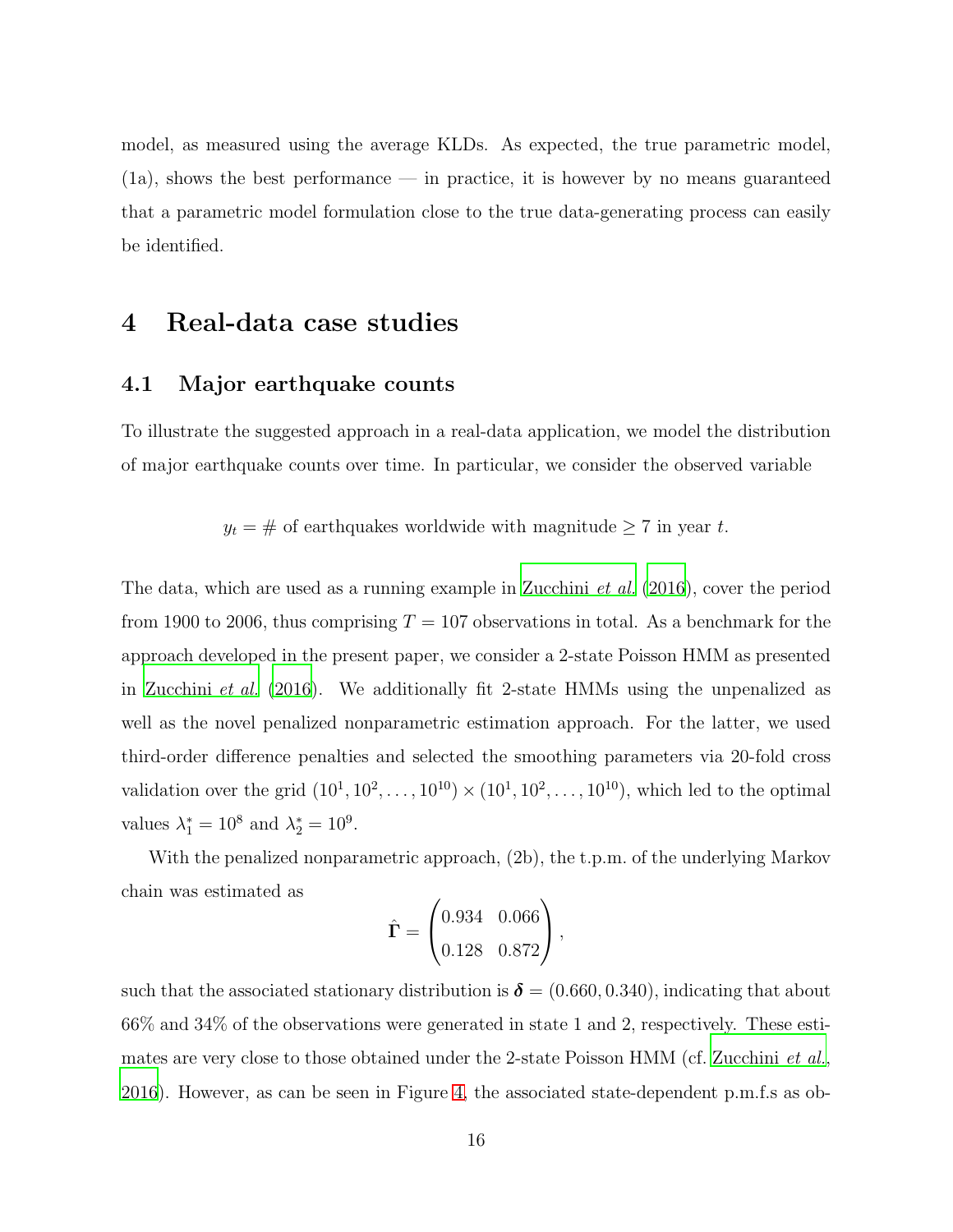

<span id="page-16-0"></span>Figure 4: Fitted state-dependent p.m.f.s weighted by the stationary state probabilities (colored dots and crosses), together with the associated marginal distributions (black dashed lines), under the different estimation approaches (panels  $(1)-(2b)$ ). Panel  $(3)$ displays the globally decoded time series of major earthquake counts, with the decoding performed under the model fitted using the penalized nonparametric approach.

tained under these two approaches do clearly differ. In particular, the parametric model clearly lacks the flexibility to account for the overdispersion present in the data, particularly within state 2, as captured by the nonparametric approaches. In contrast, due to the short length of the time series, the unpenalized nonparametric approach heavily overfits the data, which demonstrates the need for roughness penalization. In particular, the values 9 and 33 are both assigned a conditional probability of exactly zero in either of the two states — simply because these counts did not occur between 1900 and 2006 such that according to the model these values also cannot occur in future years, which is implausible. Despite the differences in the estimated conditional p.m.f.s, each of the approaches identifies essentially the same pattern, where state 1 may be interpreted as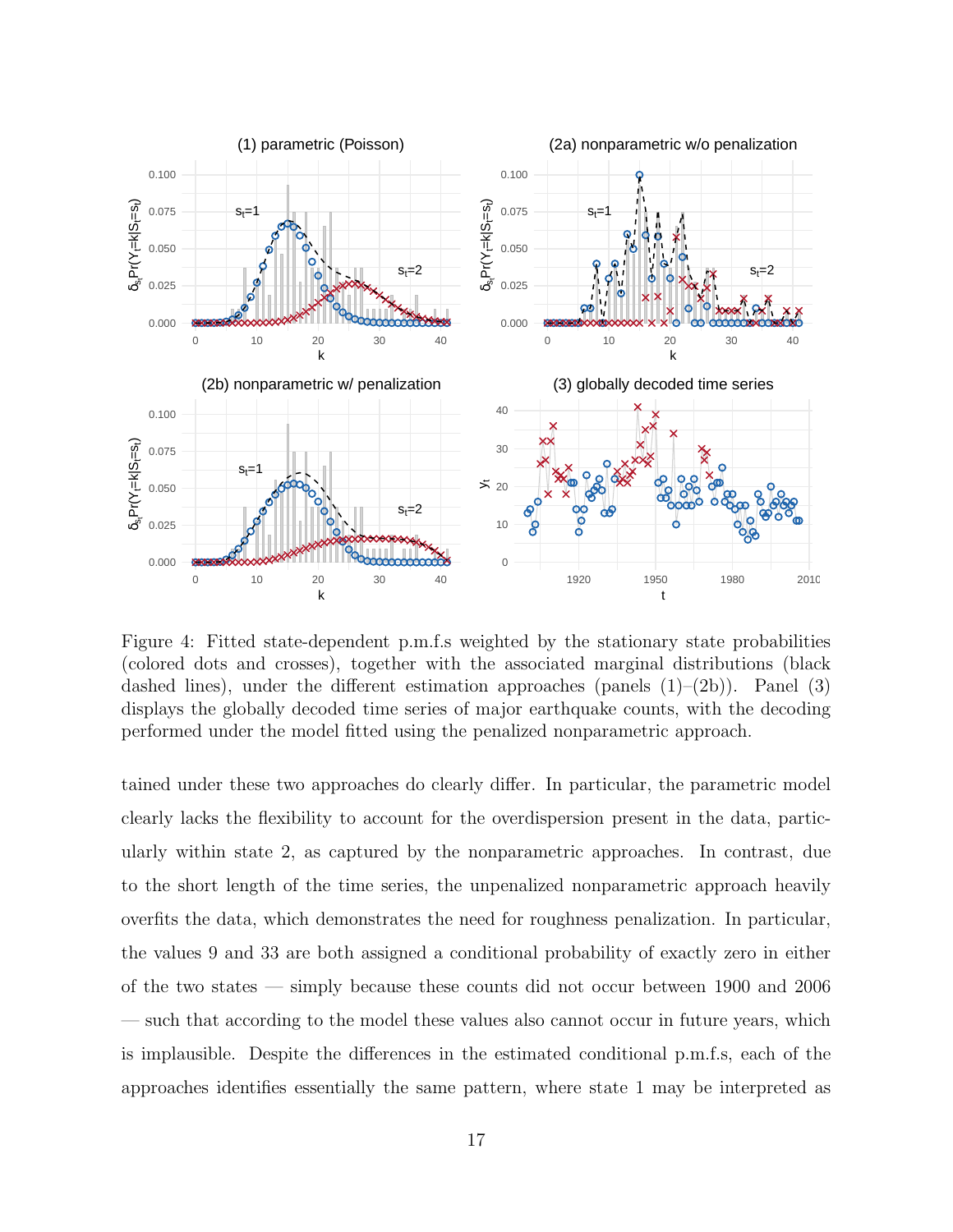

<span id="page-17-0"></span>Figure 5: Quantile-quantile plot (panel (1)) and autocorrelation function (panel (2)) of the normal ordinary pseudo-residuals as obtained under the penalized nonparametric approach applied to the major earthquake counts.

a calm regime with relatively low seismic activity, whereas state 2 corresponds to periods exhibiting relatively high seismic activity. This is further illustrated by means of the globally decoded state sequence under the penalized nonparametric approach, displayed in panel (3) of Figure [4.](#page-16-0)

For the penalized nonparametric approach, (2b), the quantile-quantile plot as well as the autocorrelation function of the normal ordinary pseudo-residuals are displayed in Figure [5.](#page-17-0) Ordinary pseudo-residuals indicate whether an observation is extreme relative to the conditional distribution under the fitted model, given all other observations [\(Zucchini](#page-27-0) *et al.*, [2016](#page-27-0)). If the model fits the data well, then the normal ordinary pseudo-residuals approximately follow a standard normal distribution. In that respect, the quantile-quantile plot in Figure [5](#page-17-0) does not reveal any problematic lack of fit, and the sample autocorrelation function of the pseudo-residuals reveals only little residual autocorrelation. Overall, the model fitted using the penalized nonparametric approach, (2b), shows a satisfactory goodness of fit. In particular, there is no indication that a third state needs to be included in the model, as is the case when using Poisson HMMs (see Chapter 6 in [Zucchini](#page-27-0) *et al.*, [2016](#page-27-0)).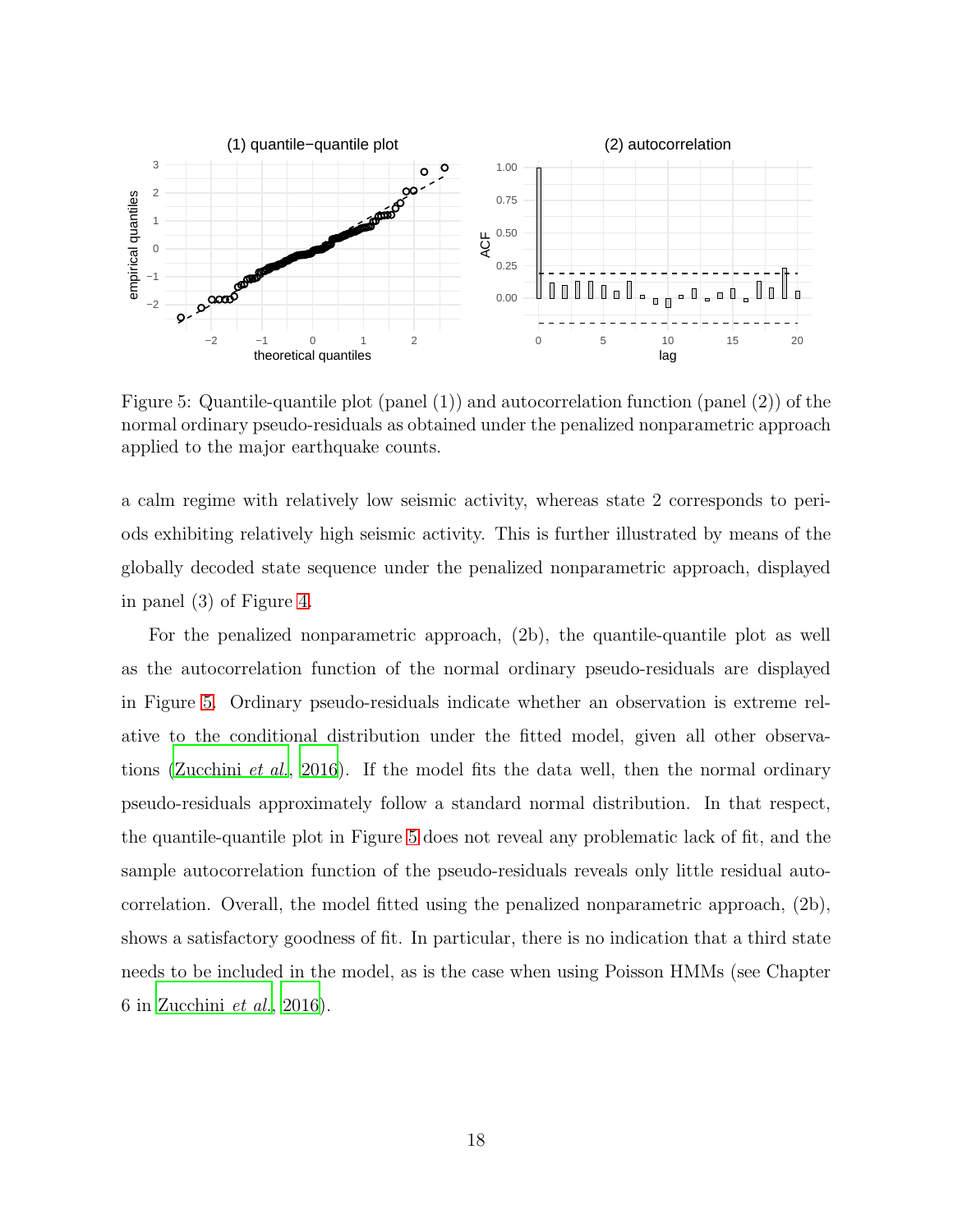### <span id="page-18-0"></span>4.2 Oceanic whitetip shark acceleration counts

Oceanic whitetip sharks (*Carcharhinus longimanus*) are circumtropical pelagic apex predators, which are currently listed as "critically endangered" in the Northwest Atlantic and "vulnerable" globally by the International Union for the Conservation of Nature (IUCN; [Baum](#page-24-6) *et al.*, [2006](#page-24-6)). Despite an increasing interest in conservation, knowledge about the movement behaviors of this species is very limited [\(Howey-Jordan](#page-24-7) *et al.*, [2013\)](#page-24-7). Here we are particularly interested in activity patterns. From a tri-axial accelerometer, deployed from 8–12 May 2013, we obtained roughly 10.1 million observations of sway, surge, and heave accelerations at a 30 Hz resolution. These measures were combined into measures of overall dynamic body acceleration (ODBA) by evaluating the sum over the absolute values of the three different variables, and subsequently averaged over 1 second intervals (see [Leos-Barajas](#page-26-7) *et al.* [\(2017\)](#page-26-7) and [Langrock](#page-25-6) *et al.* [\(2013\)](#page-25-6) for further background on acceleration data).

In an experimental setting, Lear *[et al.](#page-25-7)* [\(2017\)](#page-25-7) show for another species from the *Carchiarhinus*-family, namely lemon sharks (*Negaprion brevirostris*), that cruising behavior (low activity) corresponds to ODBA values  $\leq 0.05$ , while bursts in activity correspond to ODBA values  $> 0.05$ . To reduce the very large size of the data set while maintaining effectively all biologically relevant information on the shark's behavioral dynamics, we thus defined the count variable

$$
y_t = \sum_{s=1}^{60} 1_{\text{ODBA}_{s,t} > 0.05},
$$

where  $\text{ODBA}_{s,t}$  denotes the ODBA value observed during the s-th second of the t-th minute. The observations  $y_t$  — which are bounded counts with range  $\{0, \ldots, 60\}$  — thus simply indicate for how many seconds from any given minute the shark exhibited bursts in activity. The downsampling yielded a total of  $T = 5560$  observations to be modeled, corresponding to an observation period of about 3.9 days.

Due to the way the count variable  $y_t$  was built, there is an inflation of both 0s and 60s in the data, which within the penalized nonparametric estimation approach, (1c), we account for by not penalizing the differences between the corresponding probabilities and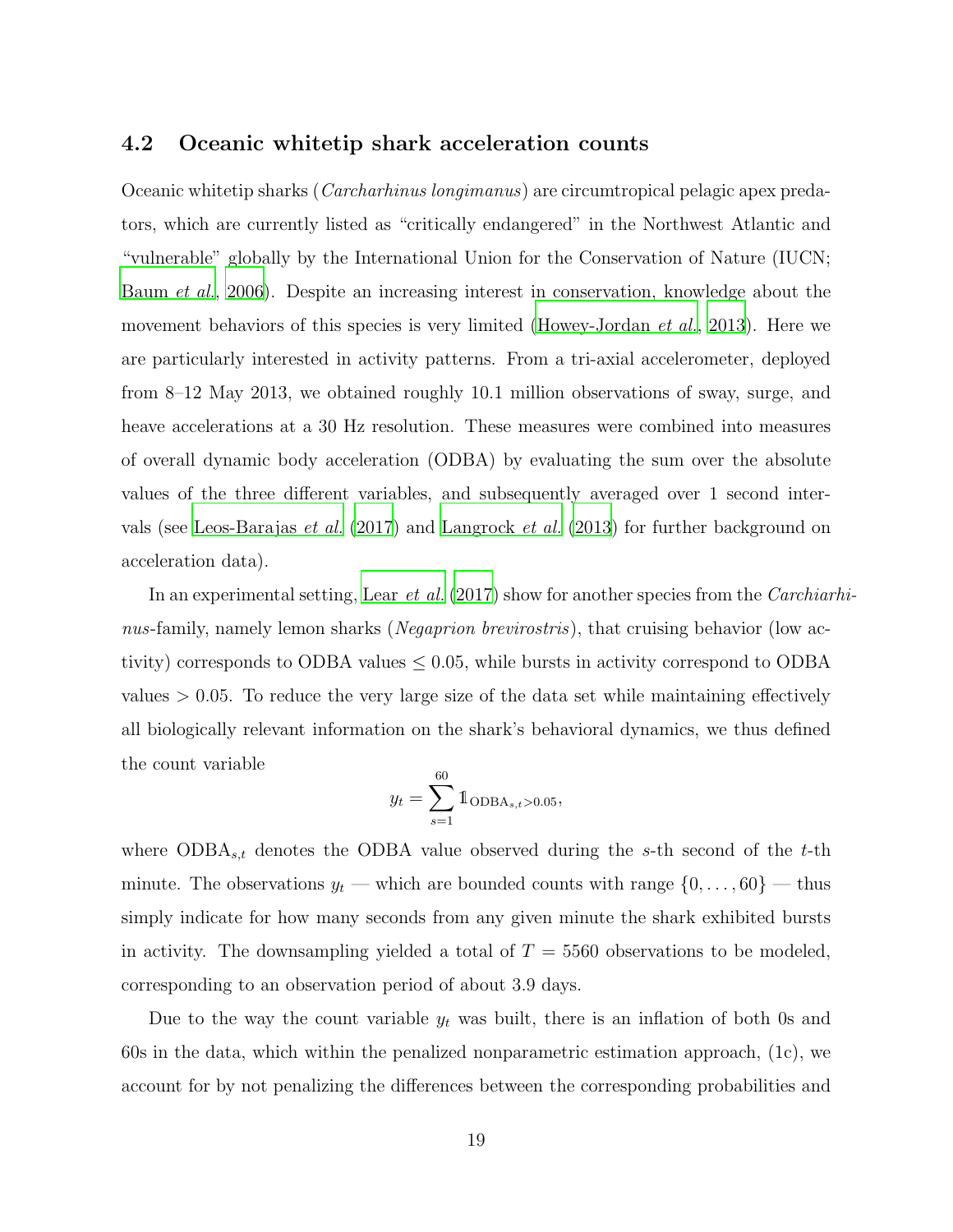their respective neighbors (i.e.  $1 \& 2$ , and  $58 \& 59$ ). For comparison purposes, we further analyzed the data using the unpenalized nonparametric approach, (1a), as well as the penalized nonparametric approach without taking the inflation of 0s and 60s into account, (1b). The smoothing parameters for (1c) were selected via 20-fold cross validation over the grid  $(10^1, 10^2, \ldots, 10^{10}) \times (10^1, 10^2, \ldots, 10^{10})$ , which led to the optimal values  $\lambda_1^* = 10^4$ and  $\lambda_2^* = 10^7$  (for comparison, these values were also used for (1b)).

With the penalized nonparametric approach, (1c), i.e. accounting for the inflation of 0s and 60s, the t.p.m. of the underlying Markov chain was estimated as

$$
\hat{\mathbf{\Gamma}} = \begin{pmatrix} 0.960 & 0.040 \\ 0.093 & 0.907 \end{pmatrix},
$$

such that the associated stationary distribution is  $\delta = (0.697, 0.303)$ , indicating that about 70% and 30% of the observations were generated in state 1 and 2, respectively. The statedependent p.m.f.s fitted with the different estimation approaches, and the globally decoded time series of acceleration counts as obtained under the penalized nonparametric approach, (1c), are displayed in Figure [6.](#page-20-0) Since it does not take the excess 0s and 60s into account when penalizing, using the standard penalty term, (1b), results in an underestimation of the probabilities of these counts, and an overestimation of the probabilities of their respective neighbors. Without any penalization, i.e. with (1a), as well as with the inflationadjusted penalty term, i.e. with (1c), this bias is avoided. The latter approach yields slightly smoother state-dependent p.m.f.s., but overall the models estimated with (1a) and  $(1c)$  are very similar — this is due to the relatively large sample size, which reduces the importance of penalization. Focusing on the penalized nonparametric approach, (1c), we find that state 1 captures low activity counts, with a high probability mass on 0  $(\hat{\pi}_{1,0} = 0.546)$ , which may therefore be interpreted as a resting/cruising state. State 2 relates to moderate and high activity counts, with a (relatively) high probability mass on 60 ( $\hat{\pi}_{2,60} = 0.052$ ), which may therefore be linked to a traveling/hunting behavior.

In terms of model checking, pseudo-residuals are not very helpful in this example due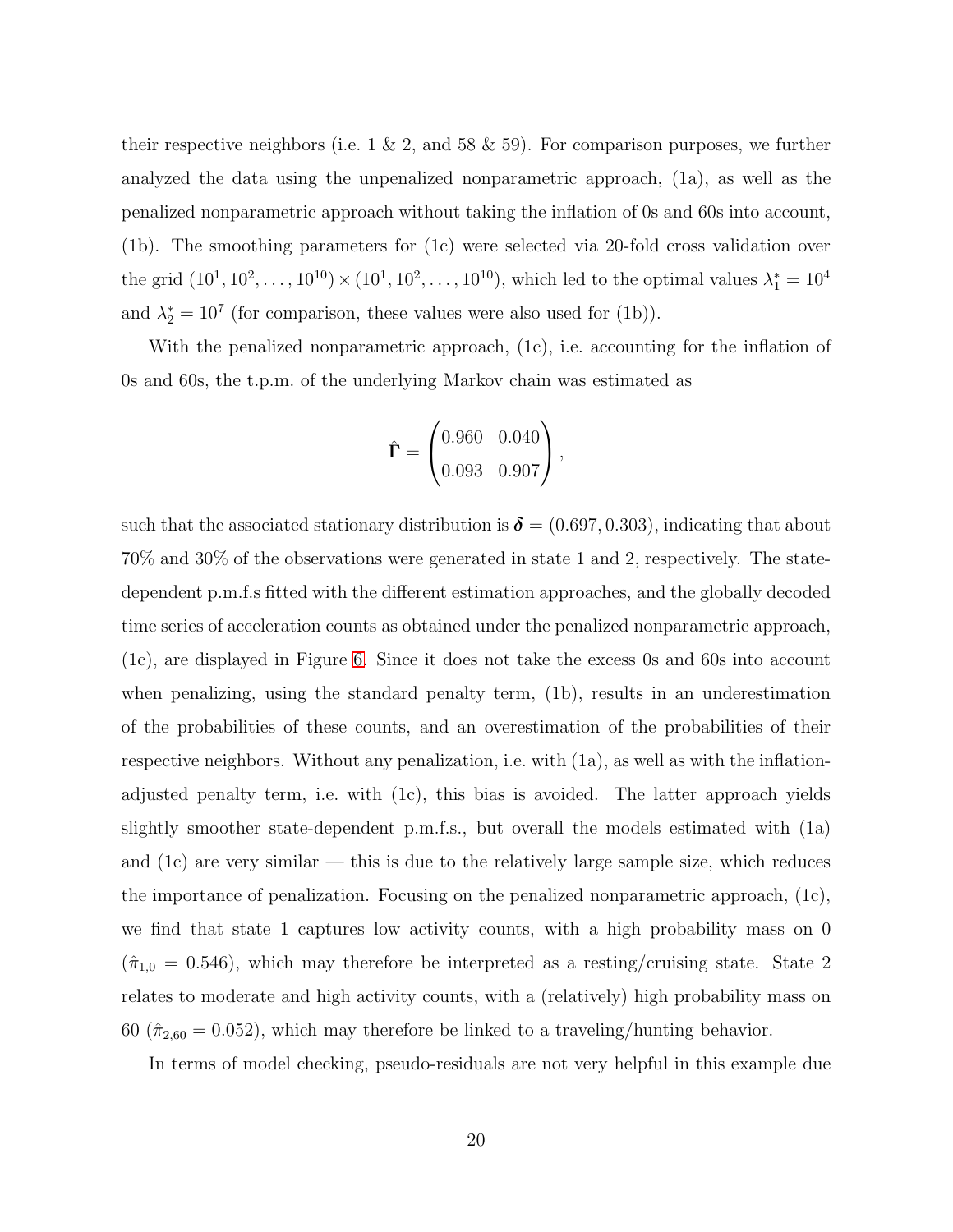

<span id="page-20-0"></span>Figure 6: Fitted state-dependent p.m.f.s weighted by the stationary state probabilities (colored dots and crosses), together with marginal distributions (black dashed lines), under the different estimation approaches (panels  $(1a)-(1c)$ ). Panel  $(2)$  displays the first 500 observations of the globally decoded time series of acceleration counts, with the decoding performed under the model fitted using the penalized nonparametric approach.

to the excess of zeros in the count data (the quantile-quantile plot, which is not shown here, is dominated by these). Instead, we simply simulate data from the model fitted using the penalized nonparametric approach, (1c), and compare the patterns found in the simulated data, in particular regarding the marginal distribution and the correlation structure, to those found in the empirical data (see Figure [7\)](#page-21-0). Though slightly less formal than a residual analysis, such a simple check, which is similar in spirit to a posterior predictive check as commonly done in Bayesian analyses, is often very helpful in revealing any potential lack of fit; see also Section 2.4 in [Weiß \(2018\)](#page-27-2). Indeed, we find that our model captures the marginal distribution of the data very well (cf. panels  $(1a)$ – $(1b)$  in Figure  $7$ ) — which is no surprise given its nonparametric nature — but fails to replicate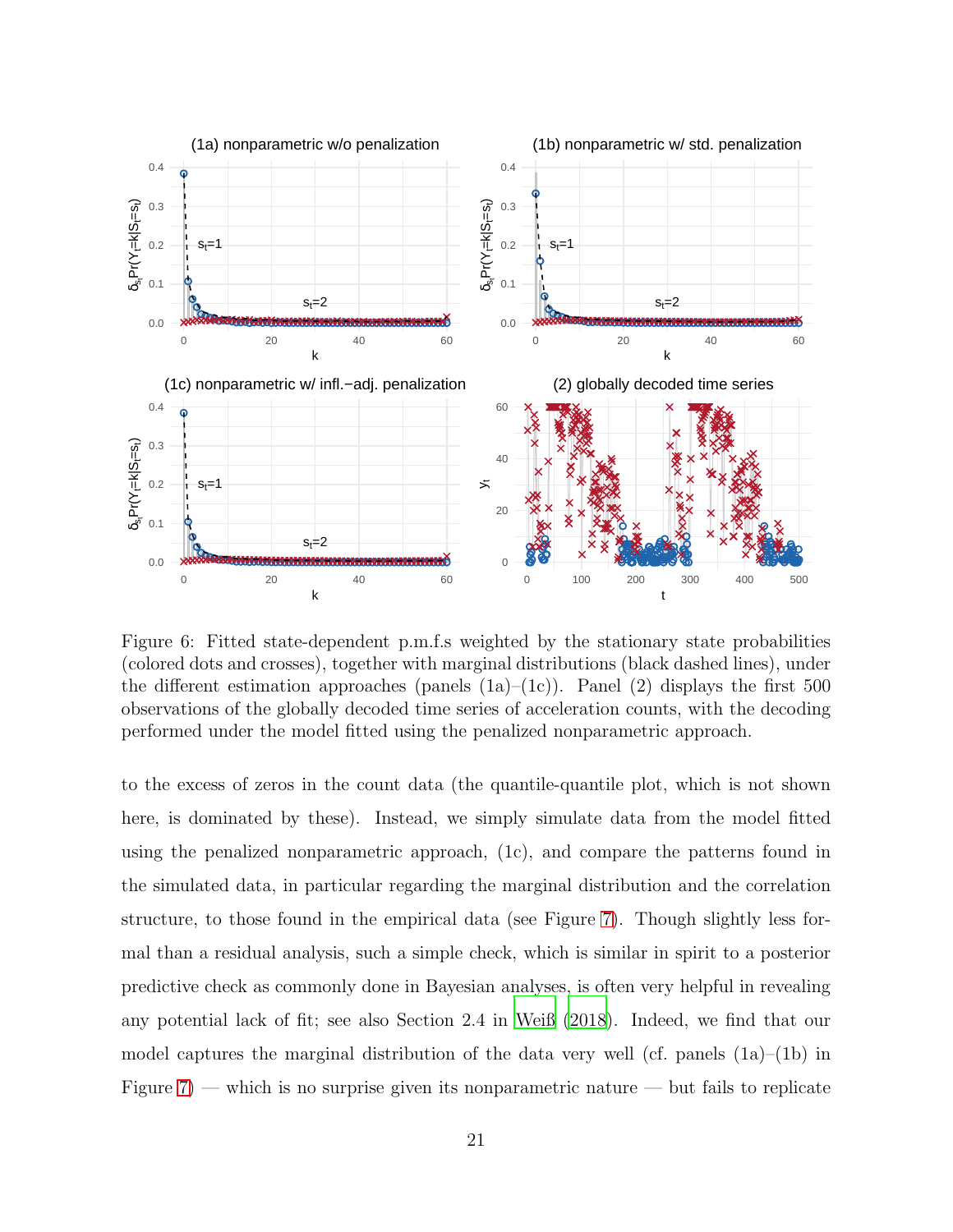

<span id="page-21-0"></span>Figure 7: Empirical distributions (panels (1a)–(1b)), and autocorrelation functions (panels (2a)–(2b)) of the observed data and the data simulated from the model fitted using the penalized nonparametric approach.

the strong serial correlation present in the real data (cf. panels  $(2a)$ – $(2b)$ ) in Figure [7\)](#page-21-0). In particular, the sequence of the first 500 acceleration counts, as shown in panel (2) of Figure [6,](#page-20-0) clearly indicates that our assumption of the observations being conditionally independent, given the states, is violated: activity levels seem to sometimes gradually decrease or increase over time, a pattern that is not accounted for within our model formulation. Furthermore panel (2) in Figure [6](#page-20-0) indicates periodicity in the shark's behavioral patterns, which could potentially be further investigated by incorporating corresponding covariates (e.g. the time of day) into the state process, or alternatively using hidden semi-Markov models, which would allow us to more explicitly model the duration of a stay in any given state [\(Langrock & Zucchini](#page-25-8), [2012\)](#page-25-8). However, given that this example is supposed to only illustrate the new methodology, we here refrain from considering more complex model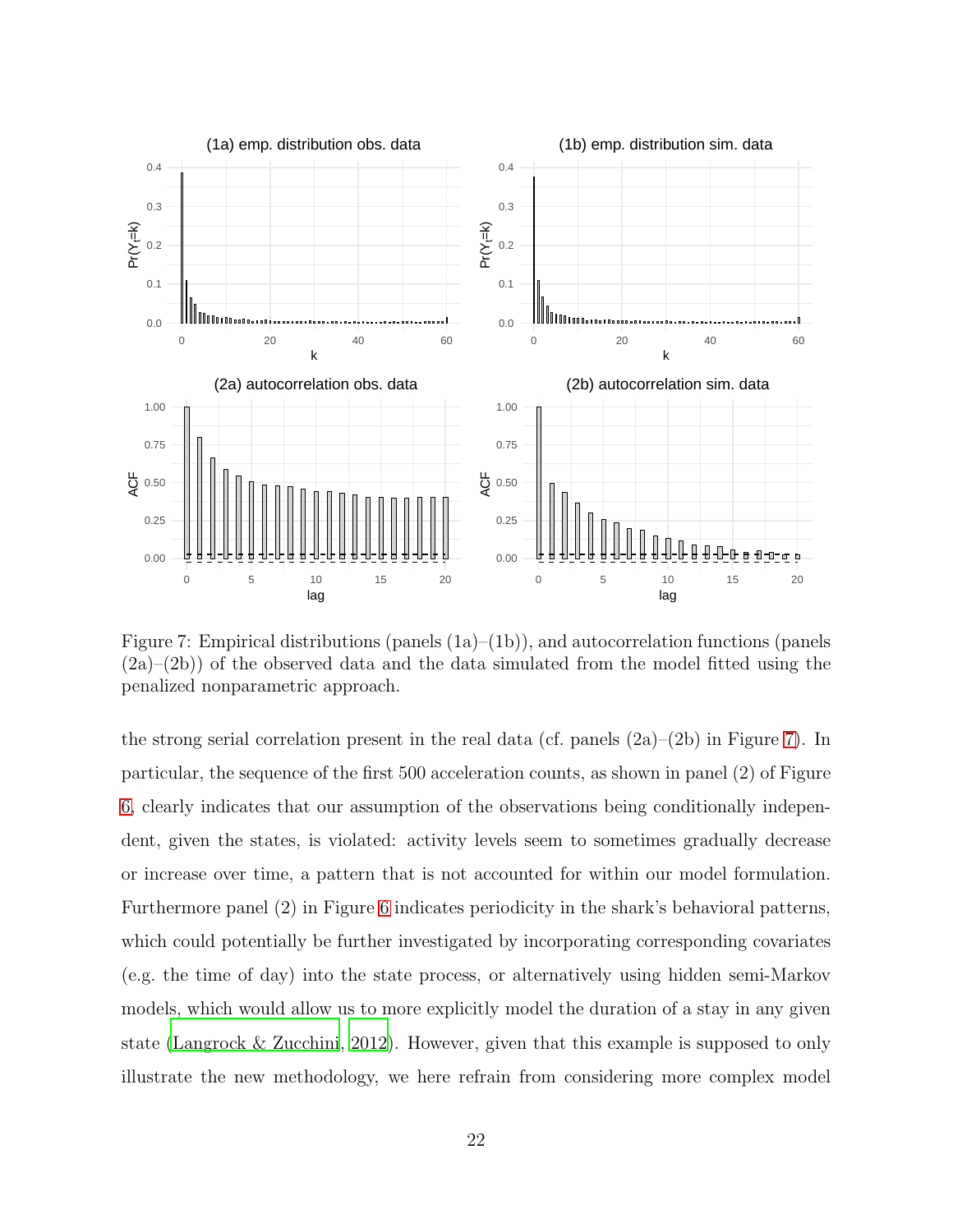formulations that could help to address these nonstandard patterns.

## 5 Discussion

We introduced a penalized nonparametric estimation framework for flexibly tailoring an HMM to a time series of counts. The proposed methodology was shown to be a powerful alternative to parametric HMMs, and may be superior when simple parametric statedependent distributions are not able to capture some of the features in the data. Specifically, the increased flexibility to capture complex distributional shapes can improve the accuracy of time series forecasts, can reduce state misclassification rates, and can help to avoid making biased inference related, in particular, to the dynamics of the state process. In any case, the approach can also be regarded as an exploratory tool, which can be applied when it is unclear which distributional family should be used for the state-dependent distributions. However, a simple parametric family is to be preferred whenever appropriate, as it will usually be easier to implement and to interpret, and also the computational effort will be much lower than when using the penalized nonparametric approach.

A notorious difficulty with HMMs, which can partly be addressed using the suggested penalized nonparametric approach, is the choice of the number of states. When using model selection criteria to choose an adequate number of states, then these tend to point to models with more states than can plausibly be interpreted, especially (though not only) in ecological applications [\(Pohle](#page-26-8) *et al.*, [2017\)](#page-26-8). Inflexibility of (parametric) statedependent distributions to capture particular features in the data is a common cause of this problem — such inflexibility can always be compensated for by including additional states that will then usually have no meaningful interpretation anymore [\(Langrock](#page-25-5) *et al.*, [2015\)](#page-25-5). In this respect, the effectively unlimited flexibility of the nonparametric approach can help to reduce the required number of states, which will often substantially improve interpretability. In fact, with the new approach only a single state is required to capture the marginal distribution, and potential additional states only need to be included if they help to capture the dependence structure. On the other hand, model selection using information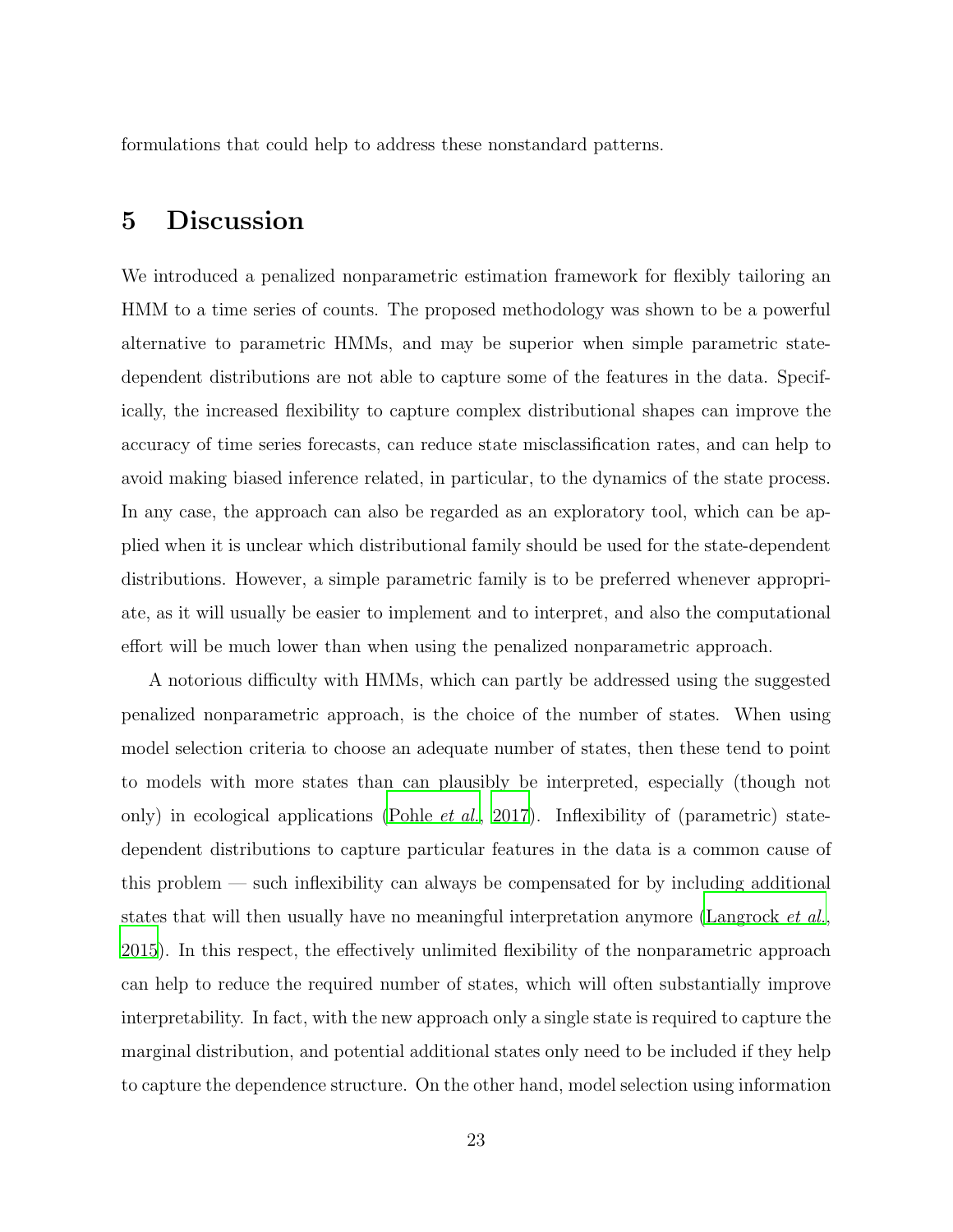criteria is in fact more difficult within the nonparametric estimation framework, as it is necessary to somehow derive the effective number of parameters used to fit the model [\(Langrock](#page-25-6) *et al.*, [2013](#page-25-6)), a challenge we did not address in the present paper.

In our simulation experiment and real-data case studies, the size of the support on which the state-dependent p.m.f.s were to be modeled was moderate — the largest support was  $\{0, 1, \ldots, 60\}$  (in the acceleration data example). If p.m.f.s on much larger supports, say on  $\{1, \ldots, 5000\}$ , are to be modeled, then the high dimensionality of the parameter space can become problematic, especially with regard to the computing time. In those instances, one option would be to simply treat the data as stemming from a continuous distribution, building the state-dependent distributions as linear combinations of B-splines [\(Langrock](#page-25-5) *et al.*, [2015\)](#page-25-5). Alternatively, the data could be binned, say in intervals  $I_1 =$  $\{1, \ldots, 10\}, I_2 = \{11, \ldots, 20\}, \ldots, I_{500} = \{4991, \ldots, 5000\},\$ then estimating conditional p.m.f.s defined on the intervals instead of directly on the counts (in the given example thus reducing the size of the support by a factor 10). In fact, these considerations highlight that the approach considered is by no means restricted to time series of counts. Instead, *any* time series data where observations are at least of ordinal scale can, in principle, be modeled using the approach developed in this work (in the same spirit as presented in [Simonoff, 1983\)](#page-27-5). This we believe could be relevant in particular for data on Likert-type scales. Finally, our penalization approach could potentially also be adapted to different types of models for count time series; as an example, one may think of combining it with the semiparametric estimation approach for integer-valued autoregressive (INAR) models by [Drost](#page-24-8) *et al.* [\(2009\)](#page-24-8).

## Acknowledgements

The authors wish to thank Yannis Papastamatiou and Yuuki Watanabe for providing the oceanic whitetip shark data.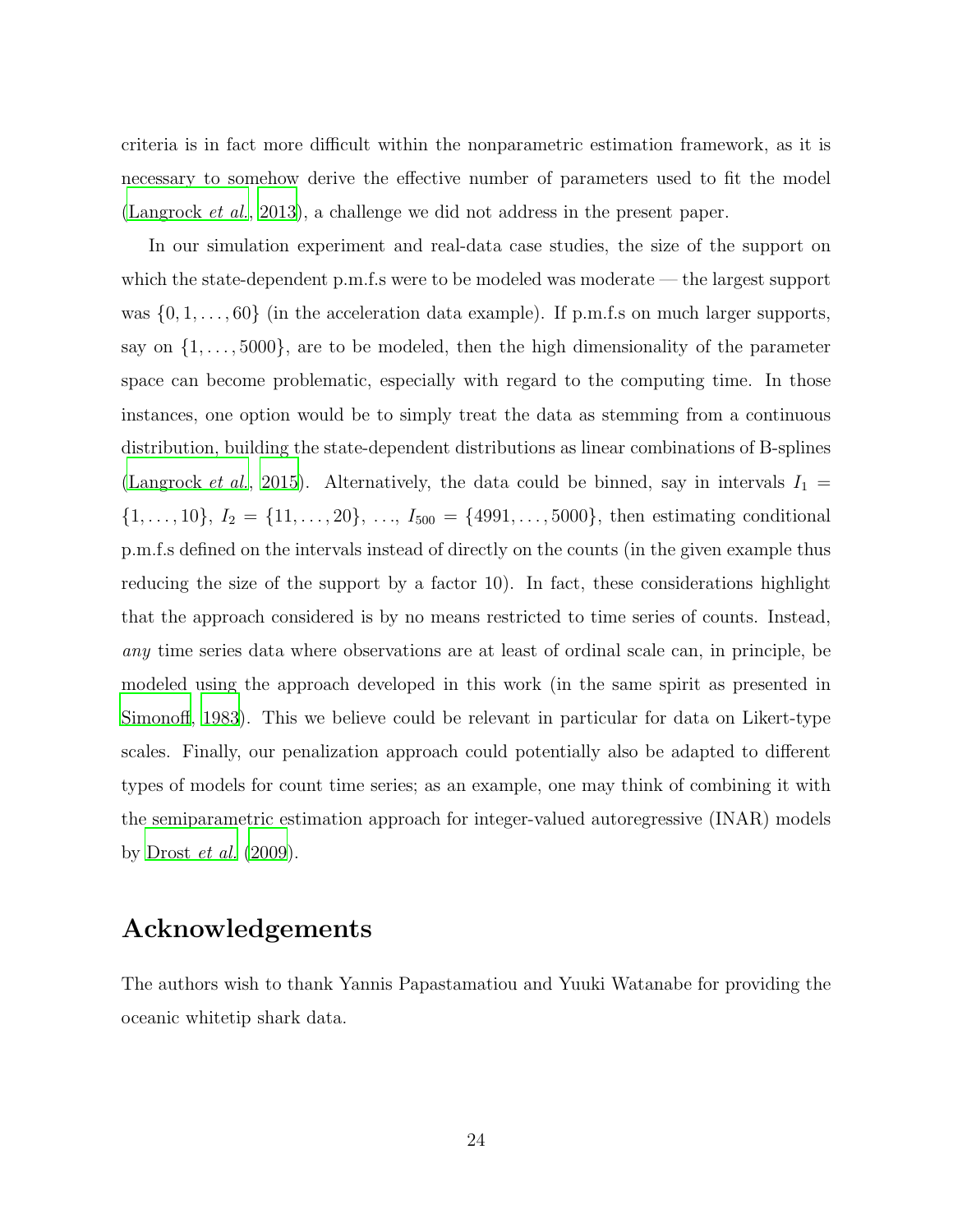# References

- <span id="page-24-5"></span>Alexandrovich, G., Holzmann, H. & Leister, A. (2016): Nonparametric identification and maximum likelihood estimation for hidden Markov models. *Biometrika*, 103, 423–434.
- <span id="page-24-3"></span>Altman, R.M. & Petkau, A.J. (2005): Application of hidden Markov models to multiple sclerosis lesion count data. *Statistics in Medicine*, 24 (5), 2335–2344.
- <span id="page-24-6"></span>Baum, J., Medina, E., Musick, J.A. & Smale, M. (2006): Carcharhinus longimanus. *IUCN 2012 Red list of threatened species*. URL <www.iucnredlist.org>. Accessed 2 July 2012.
- <span id="page-24-0"></span>Bebbington, M.S. (2007): Identifying volcanic regimes using hidden Markov models. *Geophysical Journal International*, 171 (2), 921–942.
- <span id="page-24-1"></span>Bulla, J., Lagona, F., Maruotti, A. & Picone, M. (2012): A multivariate hidden Markov model for the identification of sea regimes from incomplete skewed and circular time series. *Journal of Agricultural, Biological, and Environmental Statistics*, 17 (4), 544–567.
- <span id="page-24-8"></span>Drost, F.C., van den Akker, R. & Werker, B.J.M. (2009): Efficient estimation of autoregression parameters and innovation distributions for semiparametric integer-valued AR(p) models. *Journal of the Royal Statistical Society: Series B (Statistical Methodology)*, 71 (2), 467–485.
- <span id="page-24-4"></span>Eilers, P.H.C. & Marx, B.D. (1996): Flexible smoothing with B-splines and penalties. *Statistical Science*, 11, 89–121.
- <span id="page-24-2"></span>Hambuckers, J., Kneib, T., Langrock, R. & Silbersdorff, A. (2018): A Markov-switching generalized additive model for compound Poisson processes, with applications to operational loss models. *Quantitative Finance*, 18 (10), 1–20.
- <span id="page-24-7"></span>Howey-Jordan L.A., Brooks, E.J., Abercrombie, D.L., Jordan L.K.B., Brooks, A., Williams, S., Gospodarczyk, E. & Chapman, D.D. (2013): Complex movements, philopatry and expanded depth range of a severely threatened Pelagic Shark, the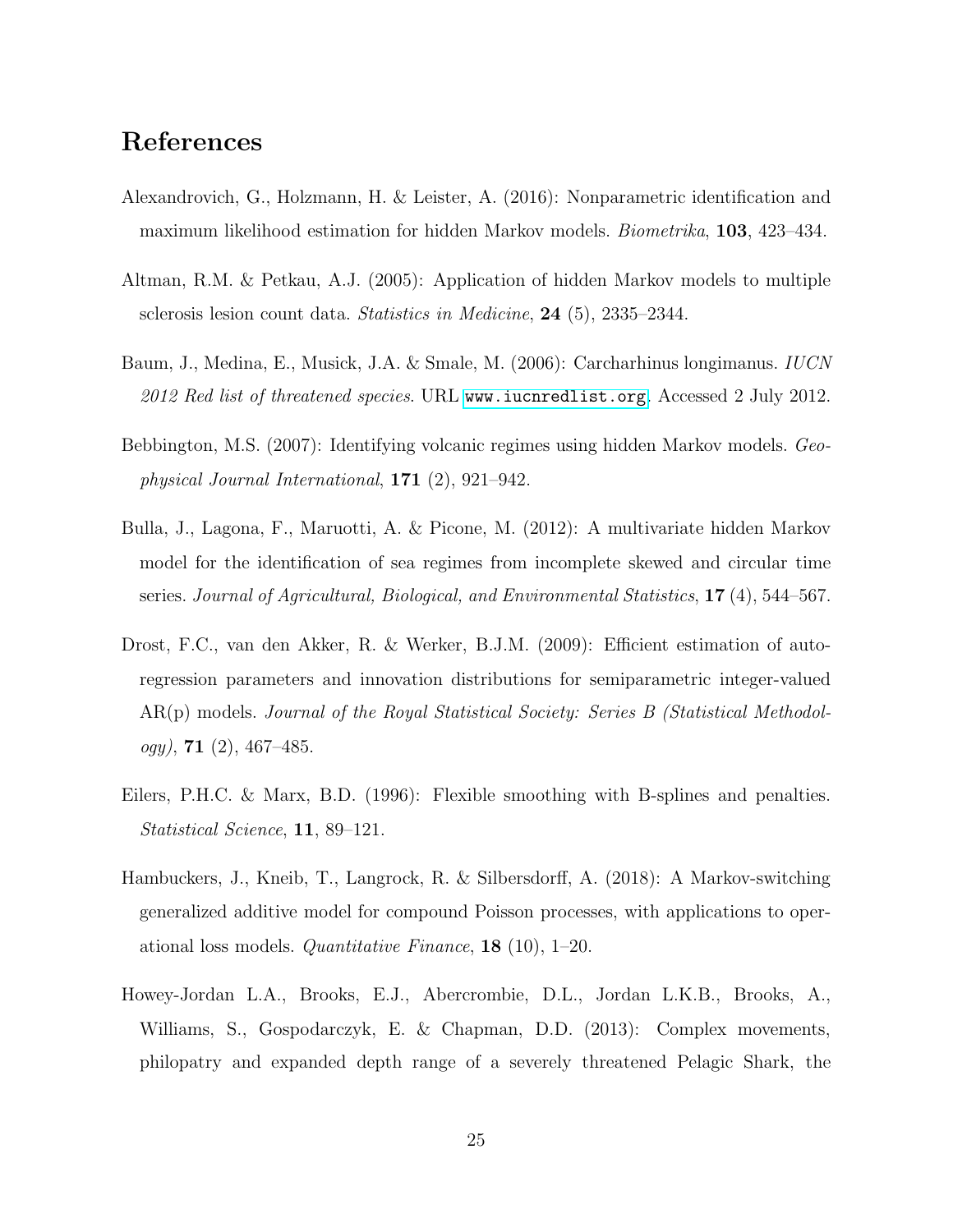Oceanic Whitetip (*Carcharhinus longimanus*) in the Western North Atlantic. *PLOS ONE*, 8 (2), e56588.

- <span id="page-25-0"></span>Jackson, C.H. & Sharples, L.D. (2002): Hidden Markov models for the onset and progression of bronchiolitis obliterans syndrome in lung transplant recipients. *Statistics in Medicine*, 21 (1), 113–128.
- <span id="page-25-3"></span>Lagona, F., Maruotti, A. & Padovano, F. (2015): Multilevel multivariate modelling of legislative count data, with a hidden Markov chain. *Journal of the Royal Statistical Society: Series A (Statistics in Society)*, 178 (3), 705–723.
- <span id="page-25-1"></span>Langrock, R. (2012): Flexible latent-state modelling of Old Faithful's eruption inter-arrival times in 2009. *Australian and New Zealand Journal of Statistics*, 54 (3), 261–279.
- <span id="page-25-8"></span>Langrock, R. & Zucchini, W. (2012): Hidden Markov models with arbitrary state dwelltime distributions. *Computational Statistics and Data Analysis*, 55 (1), 715–724.
- <span id="page-25-6"></span>Langrock, R., Adam, T., Leos-Barajas, V., Mews, S., Miller, D.L. & Papastamatiou, Y.P. (2018): Spline-based nonparametric inference in general state-switching models. *Statistica Neerlandica*, 72 (3), 179–200.
- <span id="page-25-5"></span>Langrock, R., Kneib, T., Sohn, A. & DeRuiter, S.L. (2015): Nonparametric inference in hidden Markov models using P-splines. *Biometrics*, 71, 520–528.
- <span id="page-25-2"></span>Langrock, R., Swihart, B.J., Caffo, B.S., Crainiceanu, C.M. & Punjabi, N.M. (2013): Combining hidden Markov models for comparing the dynamics of multiple sleep electroencephalograms. *Statistics in Medicine*, 32 (19), 3342–3356.
- <span id="page-25-4"></span>Le Strat, Y. & Carrat, F. (1999): Monitoring epidemiologic surveillance data using hidden Markov models. *Statistics in Medicine*, 18 (24), 3463–3478.
- <span id="page-25-7"></span>Lear, K.O., Whitney, N.M., Brewster, L.R., Morris, J.M., Hueter, R.E. & Gleiss, A.C. (2017): Correlations of metabolic rate and body acceleration in three species of coastal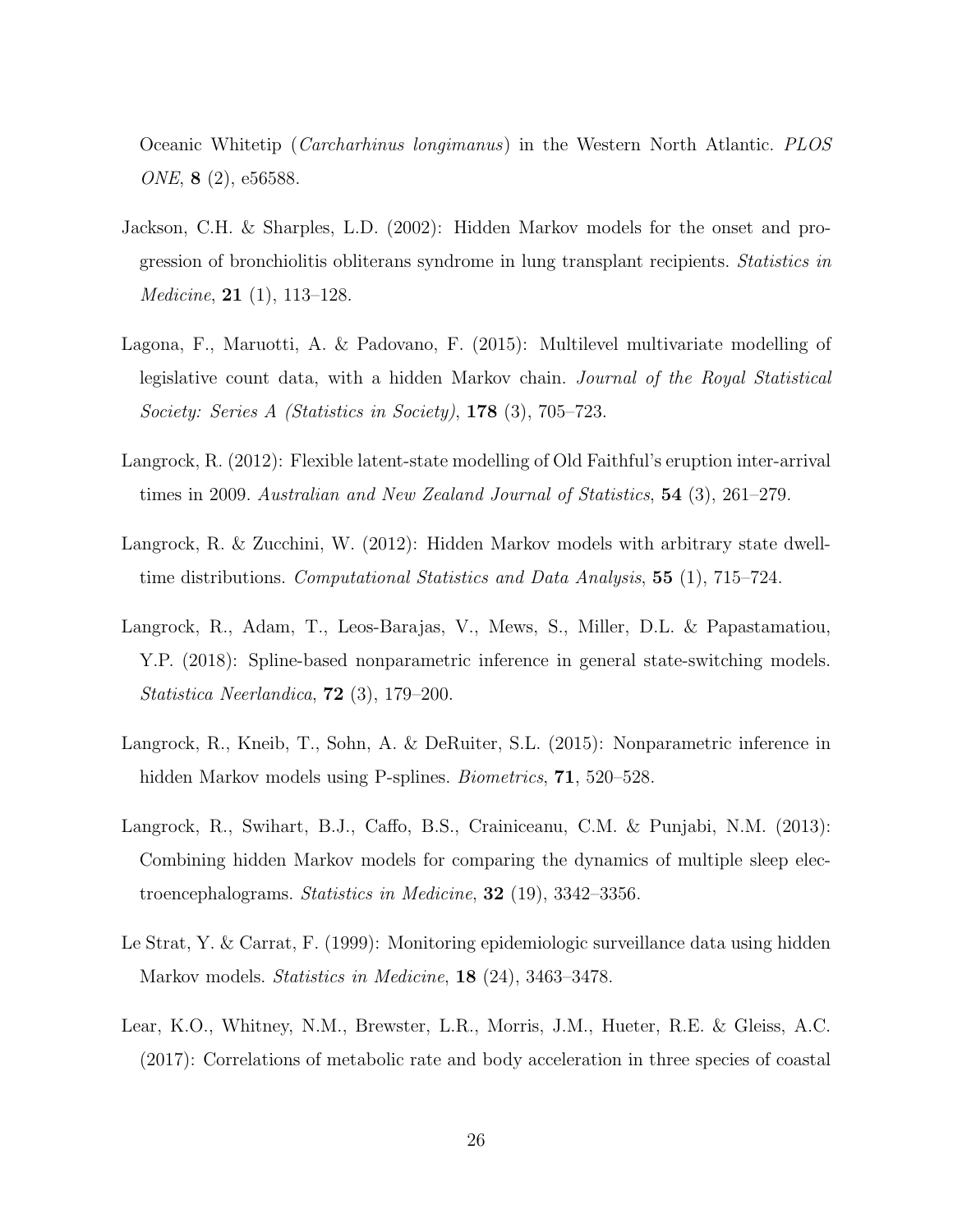sharks under contrasting temperature regimes. *Journal of Experimental Biology*, 220, 397–407.

- <span id="page-26-7"></span>Leos-Barajas, V., Photopoulou, T., Langrock, R., Patterson, T.A., Watanabe, Y.Y., Murgatroyd, M. & Papastamatiou, Y.P. (2017): Analysis of animal accelerometer data using hidden Markov models. *Methods in Ecology and Evolution*, 8 (2), 161–173.
- <span id="page-26-3"></span>Li, L. & Cheng, J. (2015): Modeling and forecasting corporate default counts using hidden Markov model. *Journal of Economics, Business and Management*, 3 (5), 493–497.
- <span id="page-26-2"></span>MacDonald, I.L. & Zucchini, W. (1997): Hidden Markov models and other models for discrete-valued time series. Chapman & Hall/CRC, Boca Raton, FL.
- <span id="page-26-5"></span>Marino, M.F., Tzavidis, N. & Alfò, M. (2018): Mixed hidden Markov quantile regression models for longitudinal data with possibly incomplete sequences. *Statistical Methods in Medical Research*, 27 (7), 2231–2246.
- <span id="page-26-1"></span>Maruotti, A. & Rocci, R. (2012): A mixed non-homogeneous hidden Markov model for categorical data, with application to alcohol consumption. *Statistics in Medicine*, 31 (9), 871–886.
- <span id="page-26-8"></span>Pohle, J., Langrock, R., van Beest, F.M. & Schmidt, N.M. (2017): Selecting the number of states in hidden Markov models — pragmatic solutions illustrated using animal movement. *Journal of Agricultural, Biological and Environmental Statistics*, 22 (3), 270–293.
- <span id="page-26-4"></span>Popov, V., Langrock, R., DeRuiter, S.L. & Visser, F. (2017): An analysis of pilot whale vocalization activity using hidden Markov models. *Journal of the Acoustical Society of America*, 141 (1), 159–171.
- <span id="page-26-6"></span>R Core Team (2017), R: A language and environment for statistical computing. R Foundation for Statistical Computing, Vienna, Austria. URL <https://www.R-project.org>.
- <span id="page-26-0"></span>Schliehe-Diecks, S., Kappeler, P.M. & Langrock, R. (2012): On the application of mixed